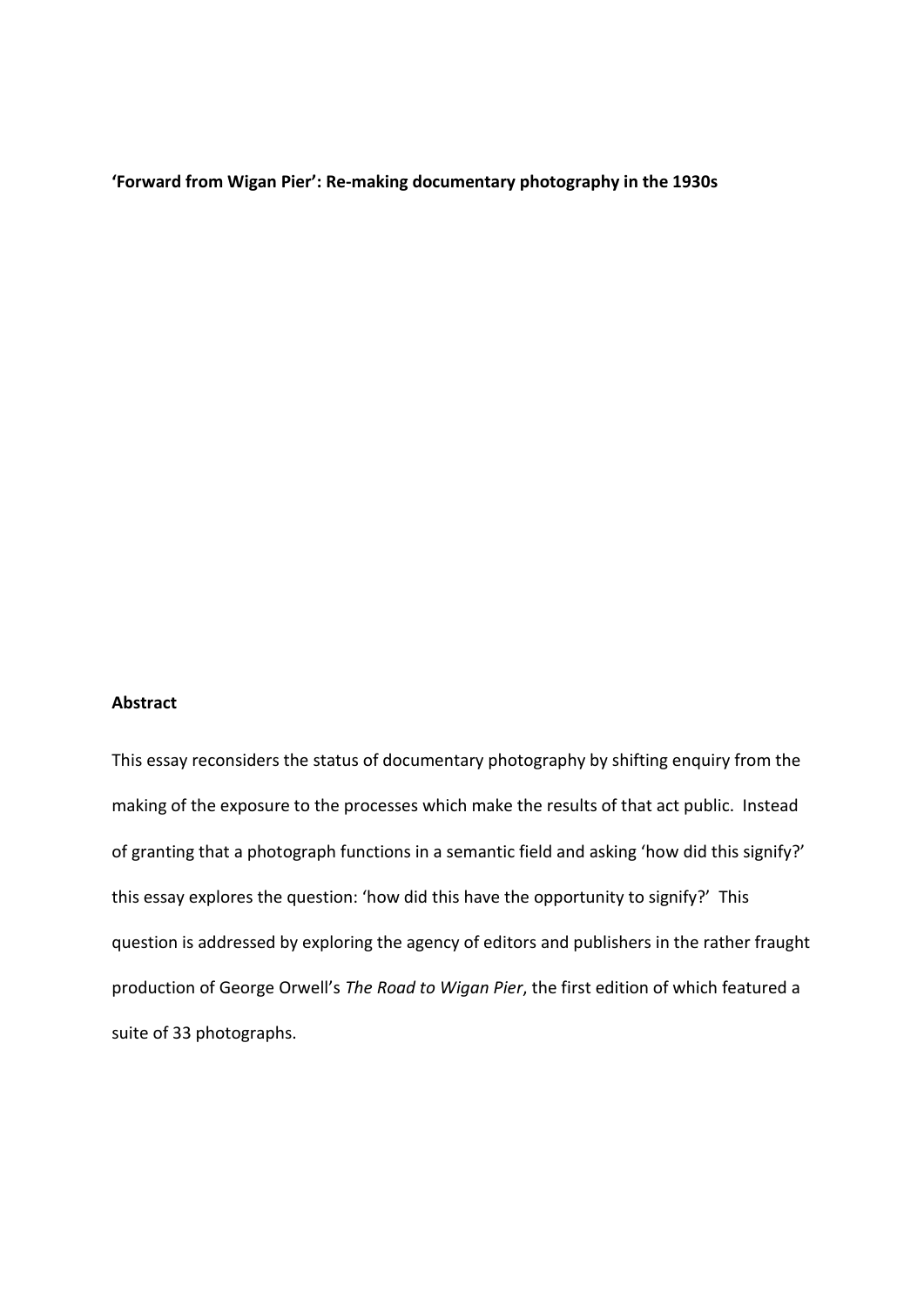## **Keywords**

- documentary photography
- illustration
- *The Road to Wigan Pier*
- working class
- communism
- socialism
- Orwell, George
- Gollancz, Victor

**Word count: 6871**

## *Introduction*

Unlike many new magazines, *Picture Post* did not include an editorial in its first issue of October 1938. However, on the last page of the issue the editor, Stefan Lorant, placed a feature which effectively filled the role of the editorial. This was a short text accompanying a dramatic picture of a car lurching across a road as a detached front wheel flies toward the photographer. The feature was entitled 'Scoop – Every camera-man's dream'. The text opens with a definition of the successful photojournalist:

"Scoops" mean much to the camera-man lucky, adroit, or persistent enough to secure one. Many men have the technical knowledge necessary to earn a living as press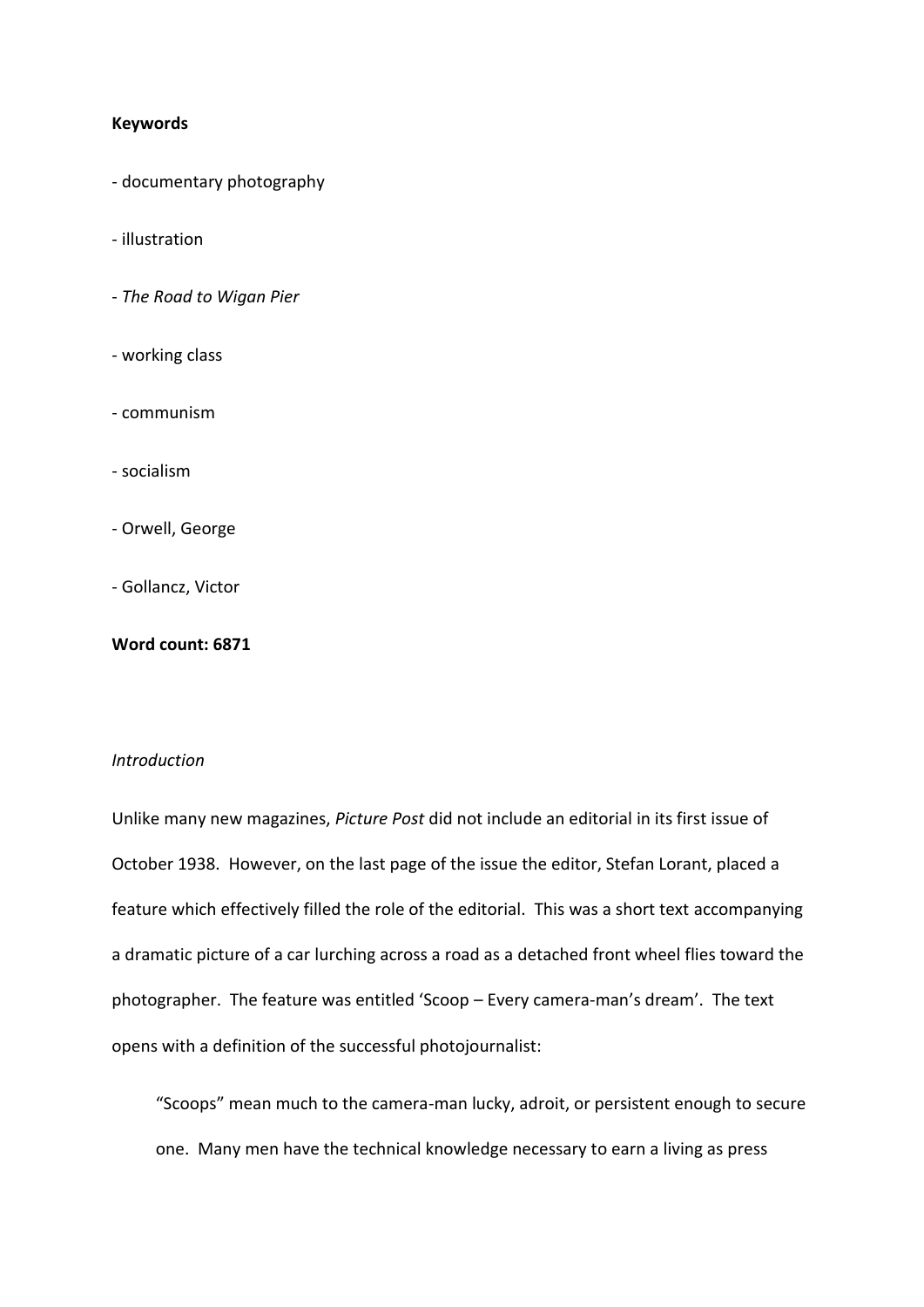photographers, but the careers of all the outstanding men have been built up on their ability to get "scoops" – to make their way in where other men could not get, to take pictures where other men would not dare, and, equally important, a kind of happy knack of being in a position where pictures can be got at a moment when something surprising happens.<sup>1</sup>

Here the work of the photographer is characterised by a combination of determination and serendipity (and, together with the praise of courage, this is a familiar and quite banal description of masculine endeavour). By extension, the successful photograph is seen as the result of a combination of calculation and chance. In presenting this account of photography *Picture Post* was perhaps not so far from its precursors such as *Vu* and *Life*; and as such it helped to establish the photographer as a mythic figure. In this mythology the defining photographic act is the making of the exposure; the other parts of the process resulting in the publication of the image are not presented, and so must be judged ancillary. Like other myths, this one has its cultural work to do and part of this is to render obscure the operation of photographs in print. In the present essay this is something I hope to illuminate by shifting the emphasis away from the making of the exposure to the processes which make the results of that act public. It seems worth pursuing this given that most viewers in the 1930s encountered photographs not as individual prints but as reproductions in books, newspapers and the periodical press, that is, in contexts such as *Picture Post*. 2 Starting with this still too often overlooked fact will allow me to reconsider the 'documentary' status of photography. I shall do this by focusing on one case study, that of George Orwell's book of 1937, *The Road to Wigan Pier*, which in its first edition featured a suite of 33 photographs. Orwell's book, it will transpire, offers a highly distinctive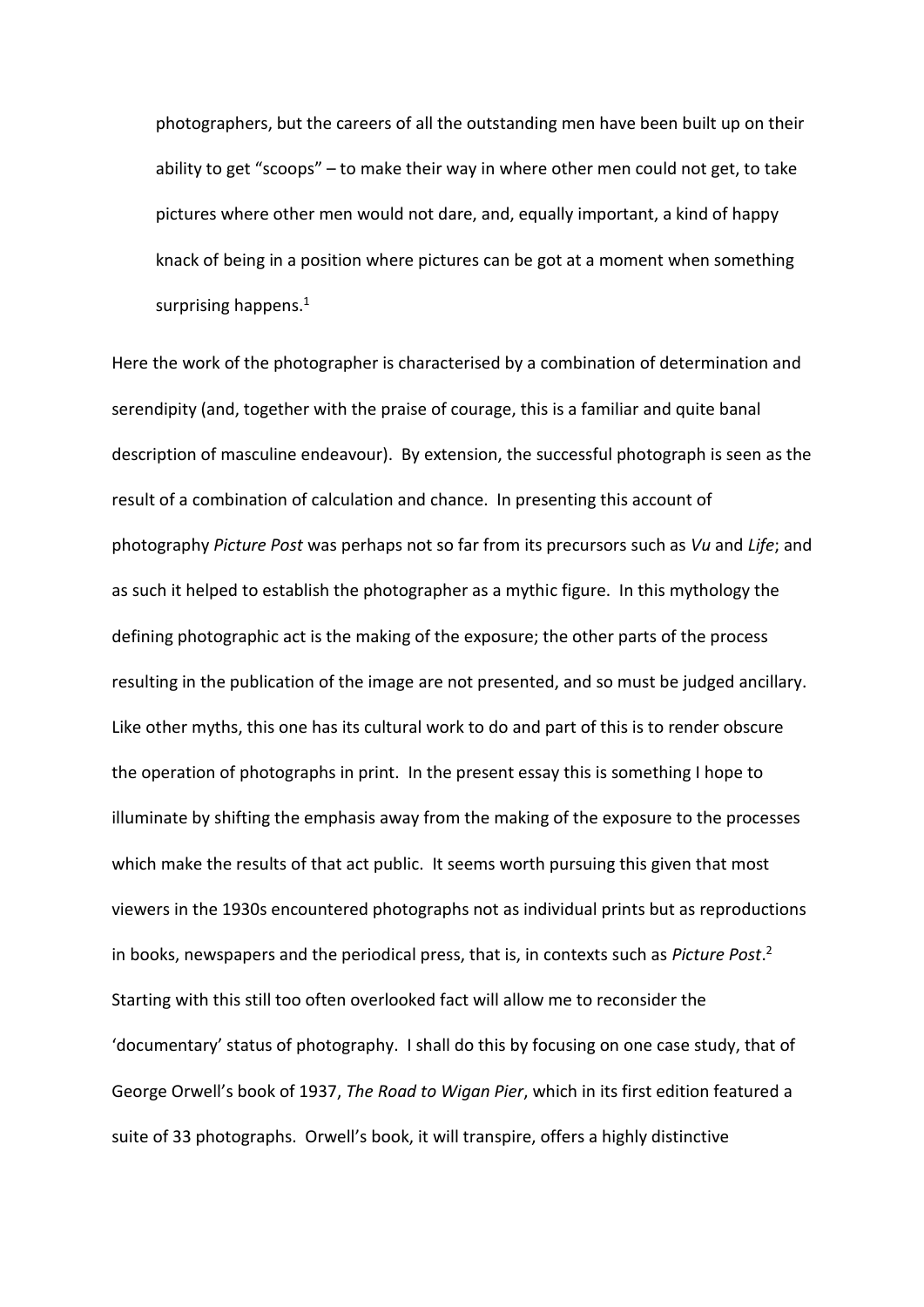relationship between text and image and thus may serve to reveal certain uses of the documentary genre with particular clarity.<sup>3</sup>

There are several reasons for pursuing an argument that turns on the uses of photographs rather than their making. First, it seems to me that students of visual culture, rather than seeking to identify what is distinctively or even irreducibly 'visual', should consider the role of the visual in relation to other discursive practices, that is, address the placement of the visual, and its operation. This involves investigating the roles with which photography is endowed, rather than considering the properties of photography and what these might be held to entail.<sup>4</sup> And this brings me to the second reason for investigating the uses of photography: it is a means of sidestepping - more or less elegantly - discussions of the problematic ontology of the photograph.<sup>5</sup> Histories of photography have become freighted with analyses of the apparatus and its functioning; these histories sometimes seem overburdened in attempting to account for photography' unstable combination of human agency and mechanical process. In particular, the indexicality of photographs has often determined lines of enquiry and saturated the resulting histories.<sup>6</sup> That a negative is created by a pattern of light falling on a prepared surface has been held to establish a particular, fundamental link between subject matter and image. Such claims for the special status of the photographic image have created problems for those examining documentary photography when they have assumed their task is to assess the truth claims of the image. And these claims for the role and status of photography emerged with a new force during the 1930s, as photojournalism became more widespread and as the rhetoric of immediacy in documentary practice was refined by prominent figures such as Robert Capa.7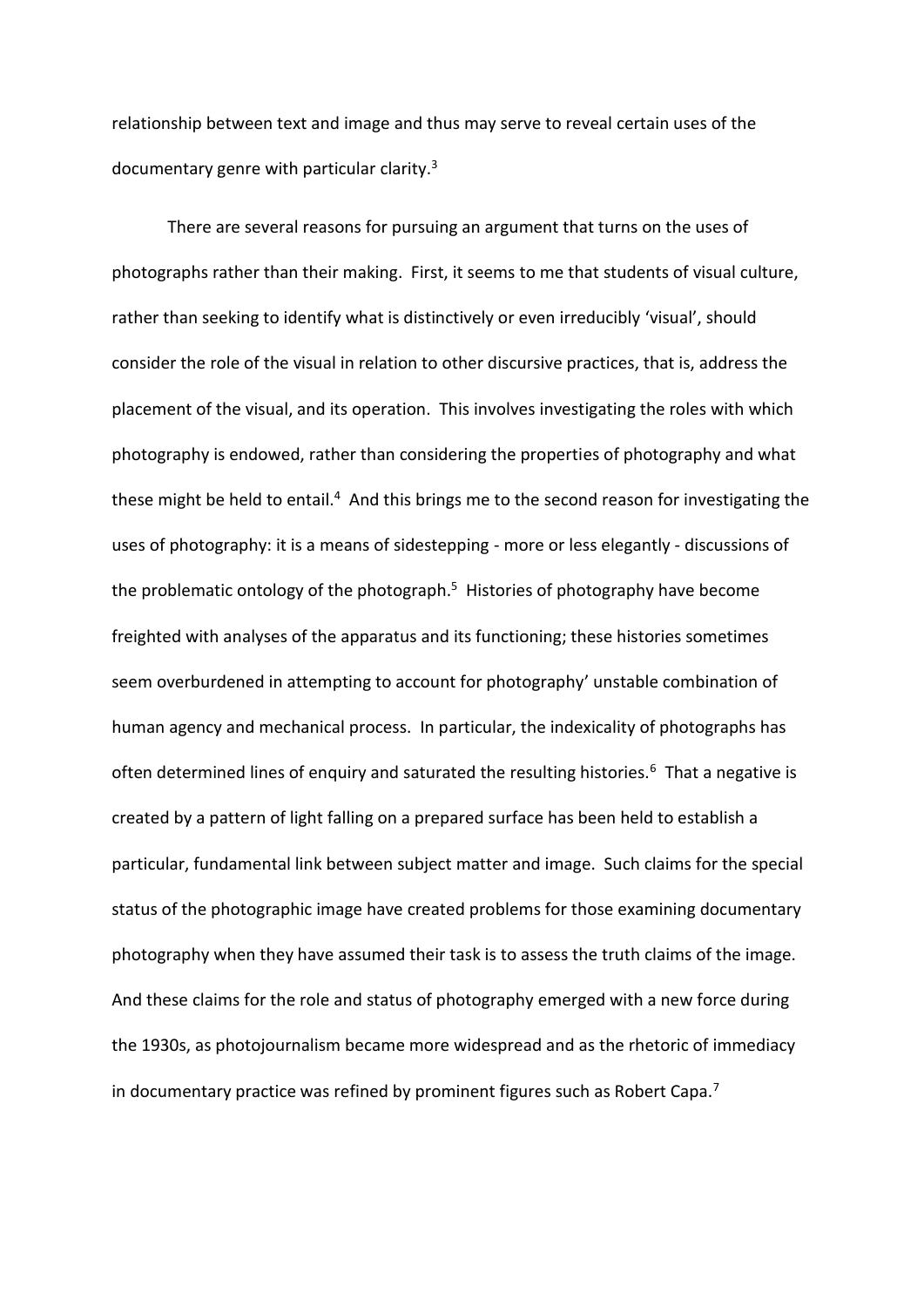Yet rather than probe these now familiar problems, in what follows I want to adopt a different approach. Instead of simply granting that a photograph functions in a semantic field and asking 'how did this signify?', it seems more productive to ask 'how did this have the opportunity to signify?'<sup>8</sup> Thus what needs to be examined is the process of turning the initial print into part of a print run. However, this process needs to be approached with some care. A number of studies of circulation have tracked the movement of images from one context to another and in the process have treated the photographic unit like a unit of currency which preserves something of its value across a series of transactions, even as the photograph may generate a plurality of meanings.<sup>9</sup> This recasts the problem of indexicality rather than resolving it as the iterations of the photograph are placed in a temporality with the negative positioned as anterior to the prints. Whilst this might seem merely the most logical ordering of a sequence, constructing the sequence may give the impression that the reproduction of the image is a secondary activity, the transference of an already established value.

To consider the act of reproduction as the prolonging of an image is thus only a partial shift of emphasis. One consequence of this is that the photographer's agency is given a privileged status and subsequent users of the image are presented as more or less parasitic on the former's activity. And it may well be that art-historical habits have conditioned this; the model of the print made after the painting is clearly unhelpful here.<sup>10</sup> It seems preferable to return reproduction to one of its original senses, of re-production as re-making; this has the advantage of redistributing agency and enabling a more critical photographic history. The agency that is now brought more clearly into focus is that of editors and publishers. Yet, if in renewing such a focus texts are given priority over images which become 'mere' illustrations in the sense of decorations or adornments - then another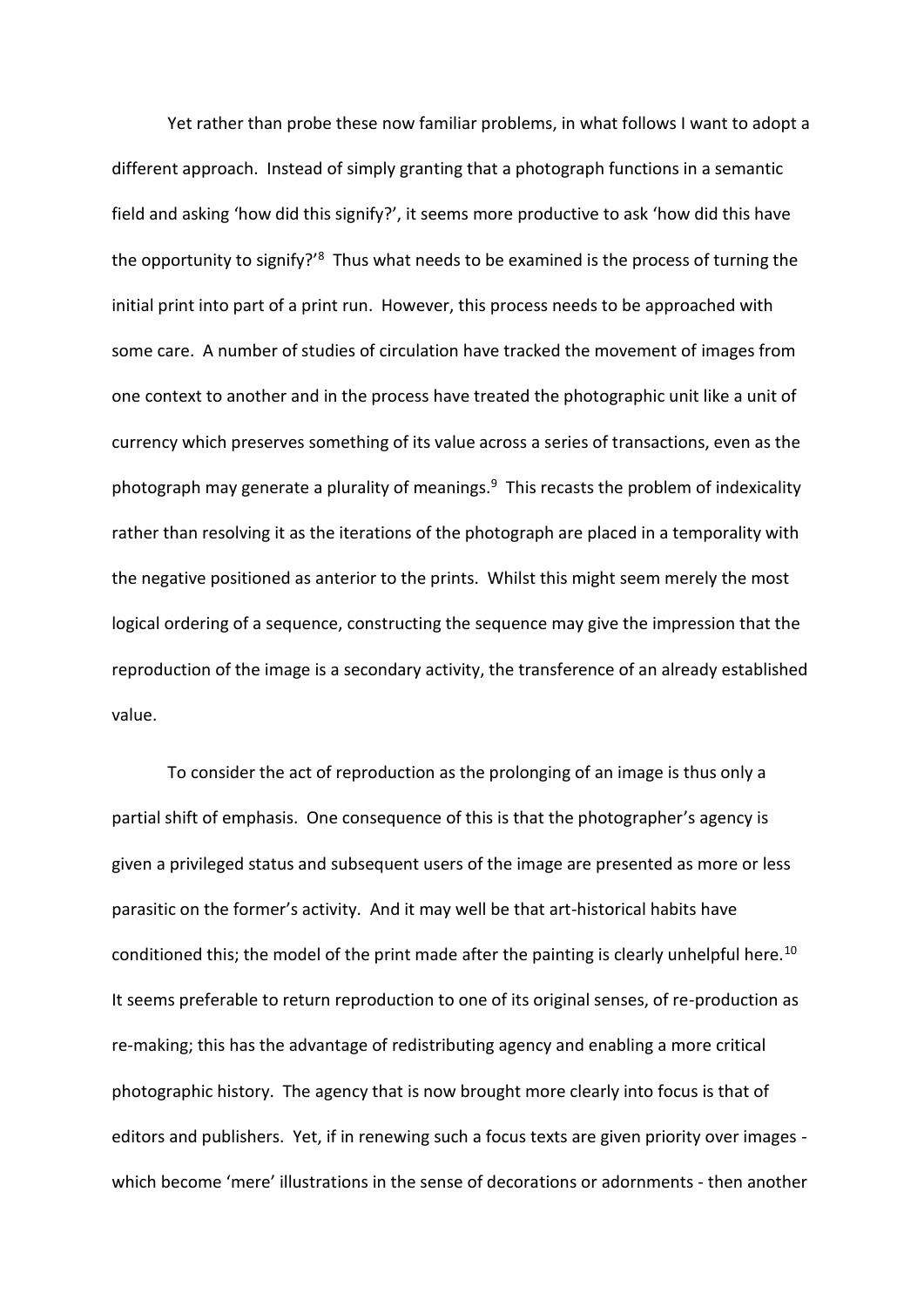problematic structure has been put in place; this renewed focus should not obscure the operation of the visual. So the key question becomes: in what ways do photographs in print comment on or interpret texts? One set of answers, or, rather, a more focussed set of questions, may be framed by turning to case study.

*The Road to Wigan Pier* was amongst the first books to be published by Victor Gollanzc Ltd. with a substantial suite of photographs. Yet under what circumstances was the decision taken to illustrate the work? What roles did different agents play here? A first inspection of the photographs leads to further questions. If Orwell's title suggests an account of a journey to Wigan, the photographs suggest the strangest of itineraries. For whilst there are indeed images of the North of England, there are also nine from Wales, two from Scotland and thirteen from London. Why should such a range of locations be included? The book was presented as an examination of the working class, yet, again, the selection of photographs would seem to make a curious accompaniment.<sup>11</sup> There are images of working-class housing [Fig. 1, Fig. 2]. And there are images of the unemployed [Fig. 3.]. However, there are no images of actual, paid work; Wigan was a mining town so one might reasonably have expected an image of miner at the coalface but none appears. So what image of the working class is produced here? And to what ends?

### *The Left Book Club*

*The Road to Wigan Pier* was first published as the Left Book Club selection for March 1937. The book was published for a specific purpose and its first readership was of a distinctive character; understanding this purpose and readership is an important preliminary to an analysis of the text and its illustrations.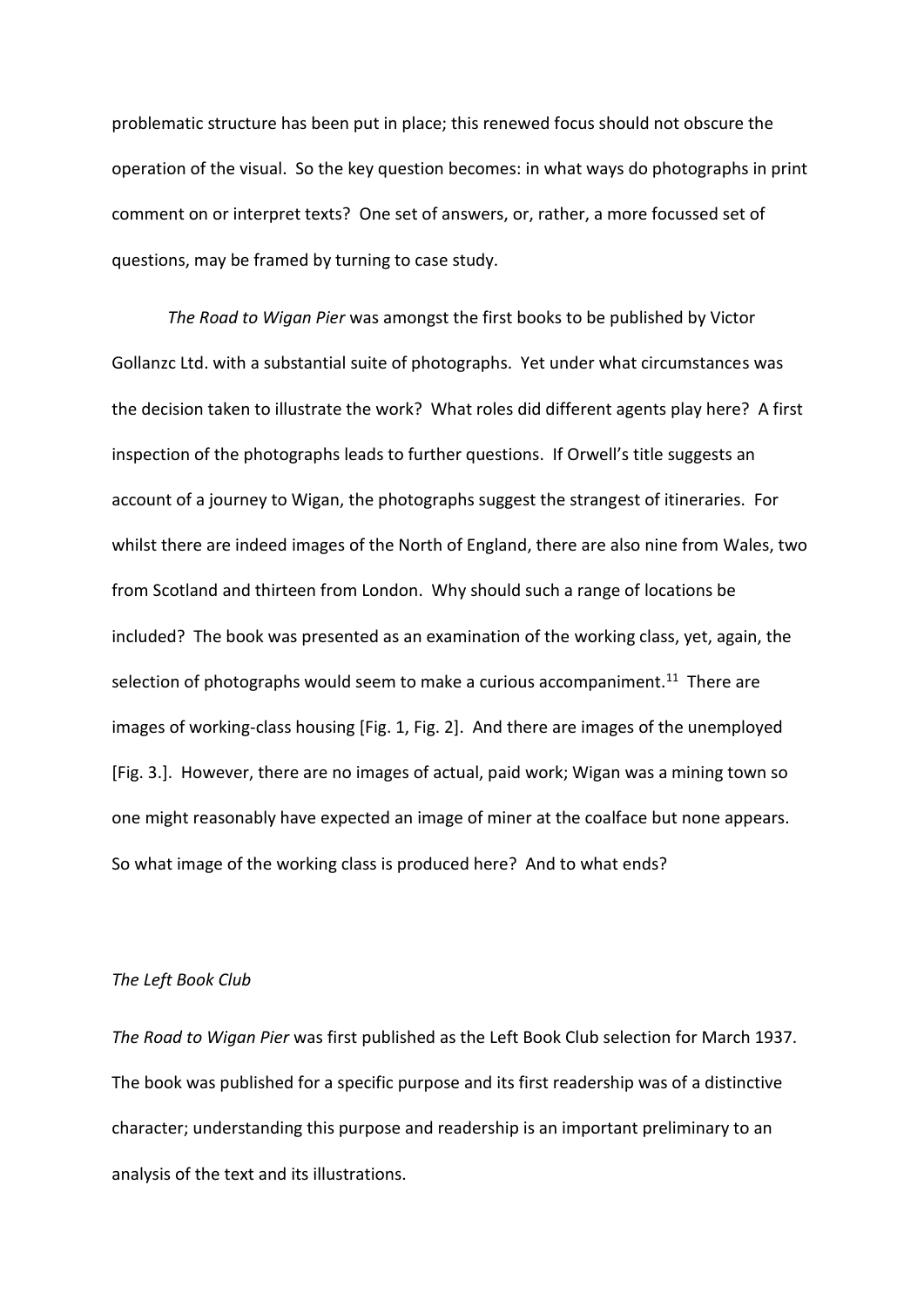The Left Book Club had been founded by the publisher Victor Gollancz in May 1936. Gollancz had already made a journey from liberalism to socialism and after Hitler's rise to power he had become increasingly convinced that socialism offered the most effective way of combatting fascism.<sup>12</sup> His view of fascism as capitalism grown desperate was at this moment widespread, within the Labour party and to its left.<sup>13</sup> Gollancz's response was the book club; as he explained in his first editorial for *The Left Book News*, he had come to see his role as providing 'the indispensable basis of *knowledge* without which a really effective United Front of all men and women of good will cannot be built.<sup>'14</sup> The publisher was by his own description a fellow-traveller and his stated aim of building a United Front was in conformity with Comintern policy.<sup>15</sup> At the Seventh Comintern Congress of July-August 1935, Dmitry Manuilsky had called for 'a broad, general, people's front' to defend the Soviet Union.<sup>16</sup> However, it was also acknowledged that a more restricted united front might be more appropriate to the situation in Britain.<sup>17</sup> The result was that the Communist Party of Great Britain [CPGB] moved closer to the Independent Labour Party [ILP] and the Socialist League. Such policies of cooperation seemed vindicated in May 1936 by the electoral success of the Popular Front in France, and Gollancz opened his first editorial by celebrating this victory of anti-fascism.<sup>18</sup>

Members of the club were to be offered a selected 'Book of the Month', the books being selected by Gollancz along with Harold Laski, a founder of the Socialist League at the left of the Labour party, and John Strachey, who Gollancz described as being 'in broad sympathy with the aims of the Communist Party'.<sup>19</sup> The 'Book of the Month' was offered at the low price of half-a-crown; Gollancz hoped that these low prices could be sustained if club membership grew so as to ensure a sufficiently large and stable market. When the first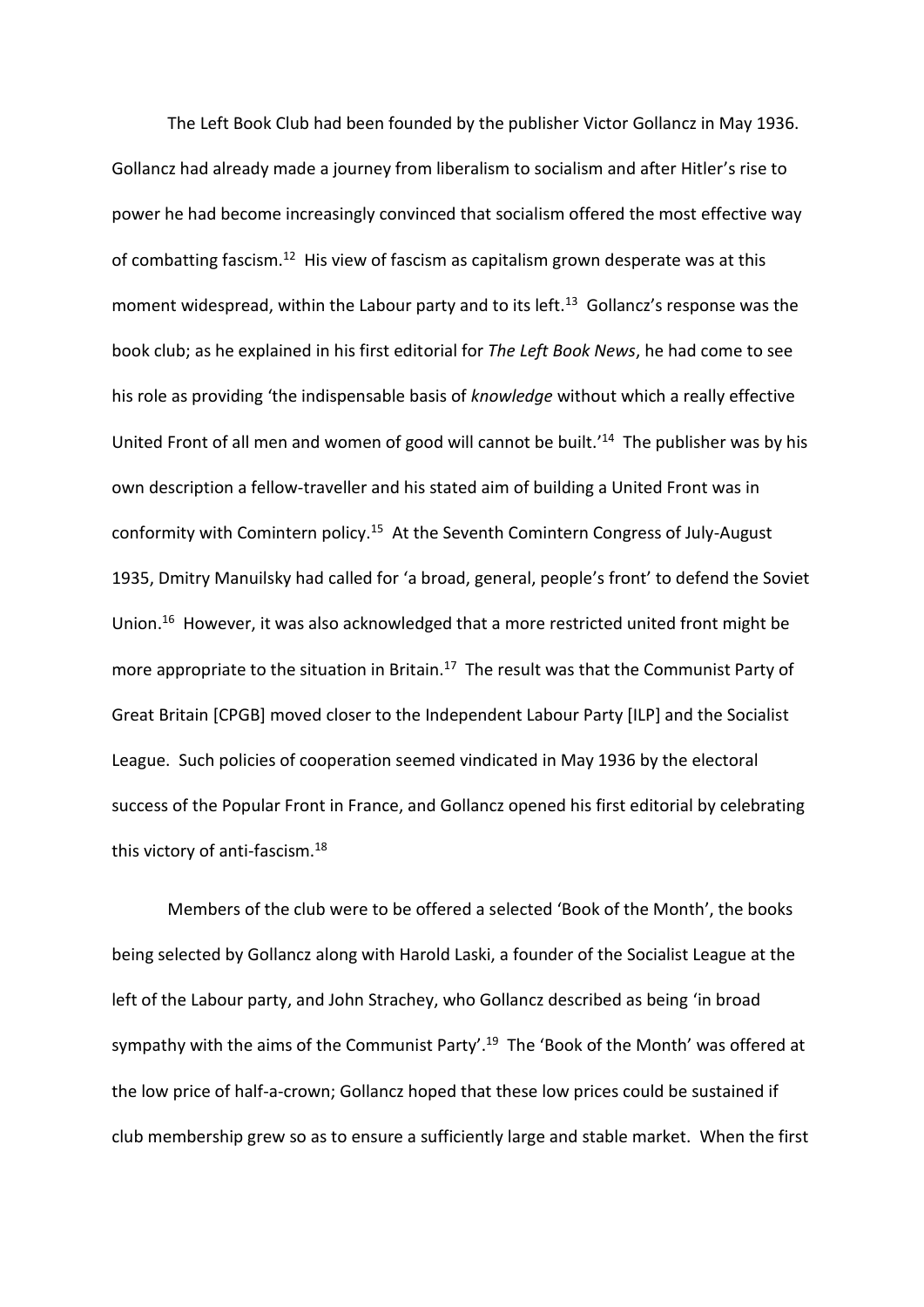newsletter was written the club had a relatively modest membership of 6,000 yet this was to grow rapidly and at its peak in 1939 the club counted 57,000 members.<sup>20</sup>

The project for what was to become *The Road to Wigan Pier* was initiated by Gollancz. He commissioned Orwell to visit what were then known as 'the distressed areas' and this may readily be seen as part of the publisher's project to secure and disseminate politically useful knowledge.<sup>21</sup> As a result of the commission Orwell travelled through the coalfields of Lancashire and Yorkshire between January 31 and March 25, 1936.<sup>22</sup> Orwell explains at the opening of the second half of his book that he undertook the journey 'partly because I wanted to see what mass-unemployment was like at its worst, partly to see the most typical section of the English working class at close quarters'.<sup>23</sup> He had already demonstrated a sustained engagement with different kinds of social experience and this had resulted in his first book, *Down and Out in Paris and London*. Doubtless this work was a factor influencing Gollancz's commission. Yet it was not the case that *The Road to Wigan Pier* was the outcome of a happy coincidence of the interests of author and publisher, as is clear from the production history of the book and the work's subsequent reception.

Orwell submitted his manuscript on December 15, 1936. He was soon invited to a meeting at the publishers' to discuss the work; this took place on December 21. At this meeting it was decided that the book would include a suite of photographs. It is unclear whose idea this was; it may have been that of the architect Clough Williams-Ellis. He seems to have proposed the names of various people the publisher could solicit for suitable photographic material.<sup>24</sup> It is not immediately clear that the architect of Portmeirion was the best person to advise on working-class life in the distressed areas and it may be that his principal qualification was that he was John Strachey's brother-in-law. In turn, this perhaps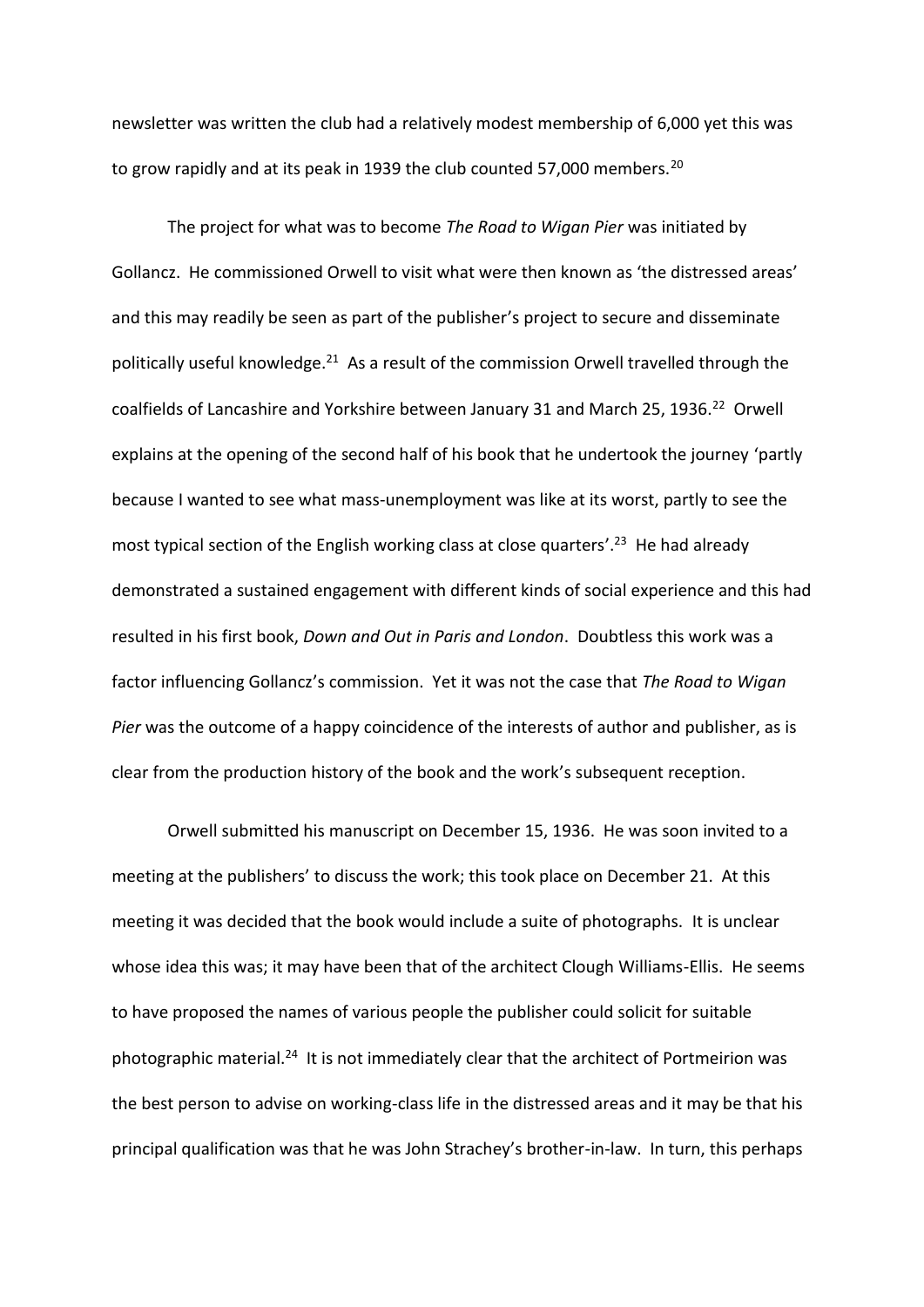suggests a measure of inexperience on the part of the publishers when it came to the matter of illustrations. Yet Williams-Ellis had launched various campaigns for the preservation of rural England and was familiar with the use of photography in this context. He had published *England and the Octopus* in 1928 and was at work on the sequel *Britain and the Beast* at the end of 1936 (which was to appear in May 1937). Both these works were concerned with the destructive effects of industrialisation and suburbanisation and *Britain and the Beast*, in particular, made effective use of photography to chart this. Williams-Ellis was to prove an able visual propagandist against industrialisation and it may be that he was enlisted by Gollancz in this capacity.

Norman Collins, Deputy Chairman of Victor Gollanzc Ltd., was to undertake the correspondence with those nominated by Williams-Ellis. In his letter to the Reverend Gilbert Shaw, who ministered to the poor in Poplar, Collins describes the book as dealing with 'life in the distressed areas' and makes an appeal for appropriate images.<sup>25</sup> 'Any photographic material of this kind which you could let us have - either slum interiors or exteriors - would therefore serve a most useful purpose.<sup>'26</sup> He continues: 'We are going to make the book fully documentary, both as regards the text and as regards the pictures.<sup>'27</sup> This is a curious and telling locution. For Collins, the authorship is not Orwell's alone and the work of the authors is not yet complete, for the book is still to be made. Yet what remained to be done? An answer is already foreshadowed in Collin's stated intention to make the book 'fully documentary'. This is a disavowal of the second half of Orwell's text, which is not documentary in character and instead, as the author confesses, is the result of 'writing a certain amount of autobiography'.<sup>28</sup> In the second half of the book Orwell is concerned with his own 'approach to Socialism' and thus with his own long journey from the Indian Imperial Police in Mandalay and along the road to Wigan pier.29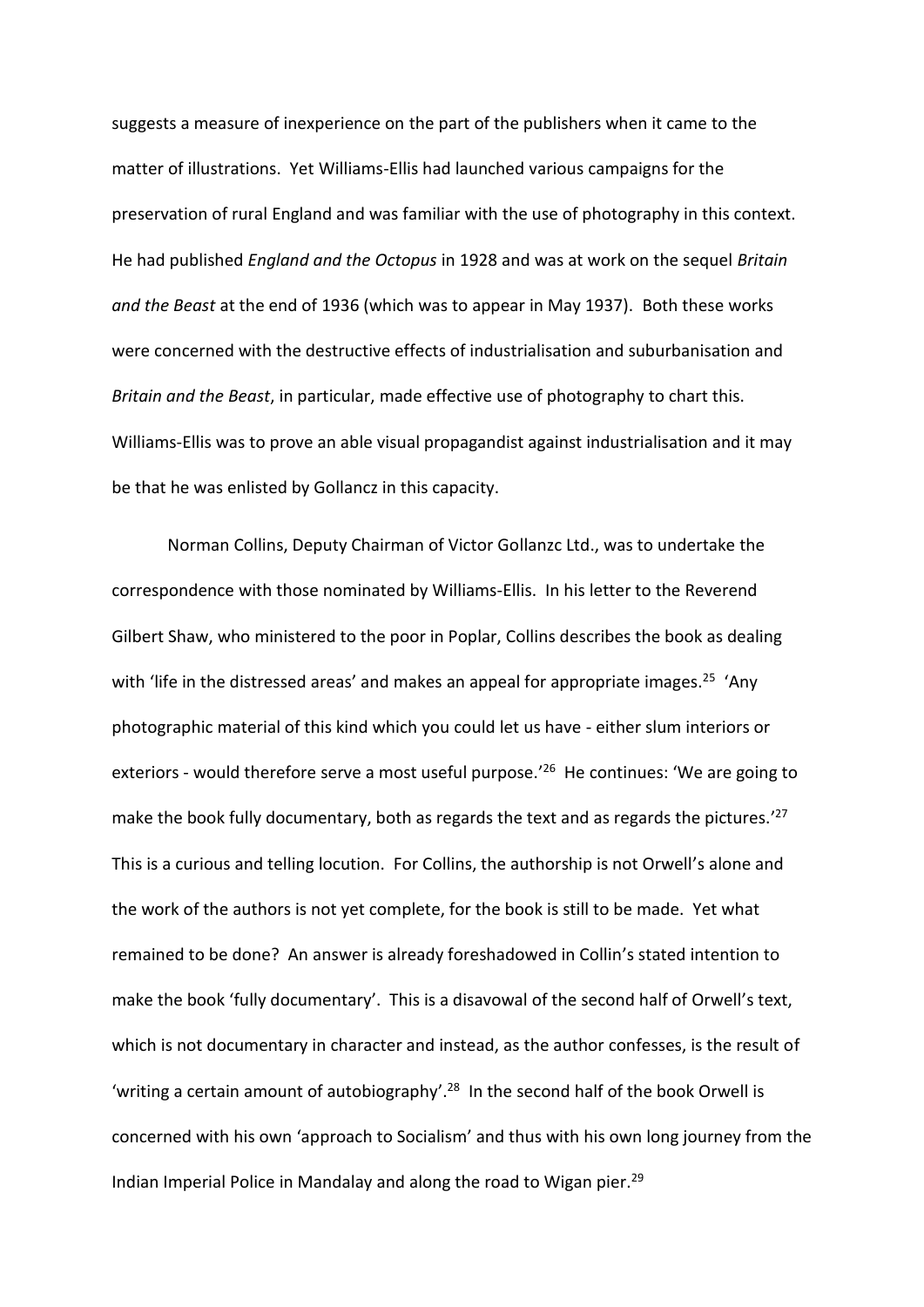Nevertheless, the publishers wished to make the book documentary and it is my contention that the illustrations played a key role in this process. Whilst there is no record of who decided to illustrate the book, what is known is that very soon after the meeting of December 21 Orwell left to fight in the Spanish Civil War (it was either one or two days after the meeting).<sup>30</sup> He clearly had no part in the gathering of photographs and had no hand in the final selection and ordering (in fact he did not even have a chance to proofread the final text). All this fell to the publishers. The decisions they took should be understood as attempts to shape the reception of *The Road to Wigan Pier*. Precisely why such shaping was desirable was set out by Gollancz in the foreword he added to Orwell's book.

To explain his motivations, Gollancz has recourse to his first editorial in *The Left Book News*; in his foreword he repeats the view of the selectors

that by giving a wide distribution to books which represent many shades of Left opinion ... we are creating the mass basis without which a genuine People's Front is impossible. In other words, the People's Front is not the "policy" of the Left Book Club, but the very existence of the Left Book Club tends towards a People's Front.<sup>31</sup>

Whilst Gollancz protests that he wishes to represent different shades of opinion, to affirm that the Club is working towards a People's Front was in fact to affirm the communist party line, as many would have been aware. Support for broadening a united front into a popular front had grown from the summer of 1935, yet the policy remained controversial. The CPGB had pursued a campaign for unity and on November 25, 1935 applied for affiliation to the Labour Party. Yet whilst the application was supported by the Socialist League, the formally constituted organisation of the Labour left, on January 27, 1936 the application was rejected by the party conference, which also renewed a ban on joint action with the Communists.<sup>32</sup>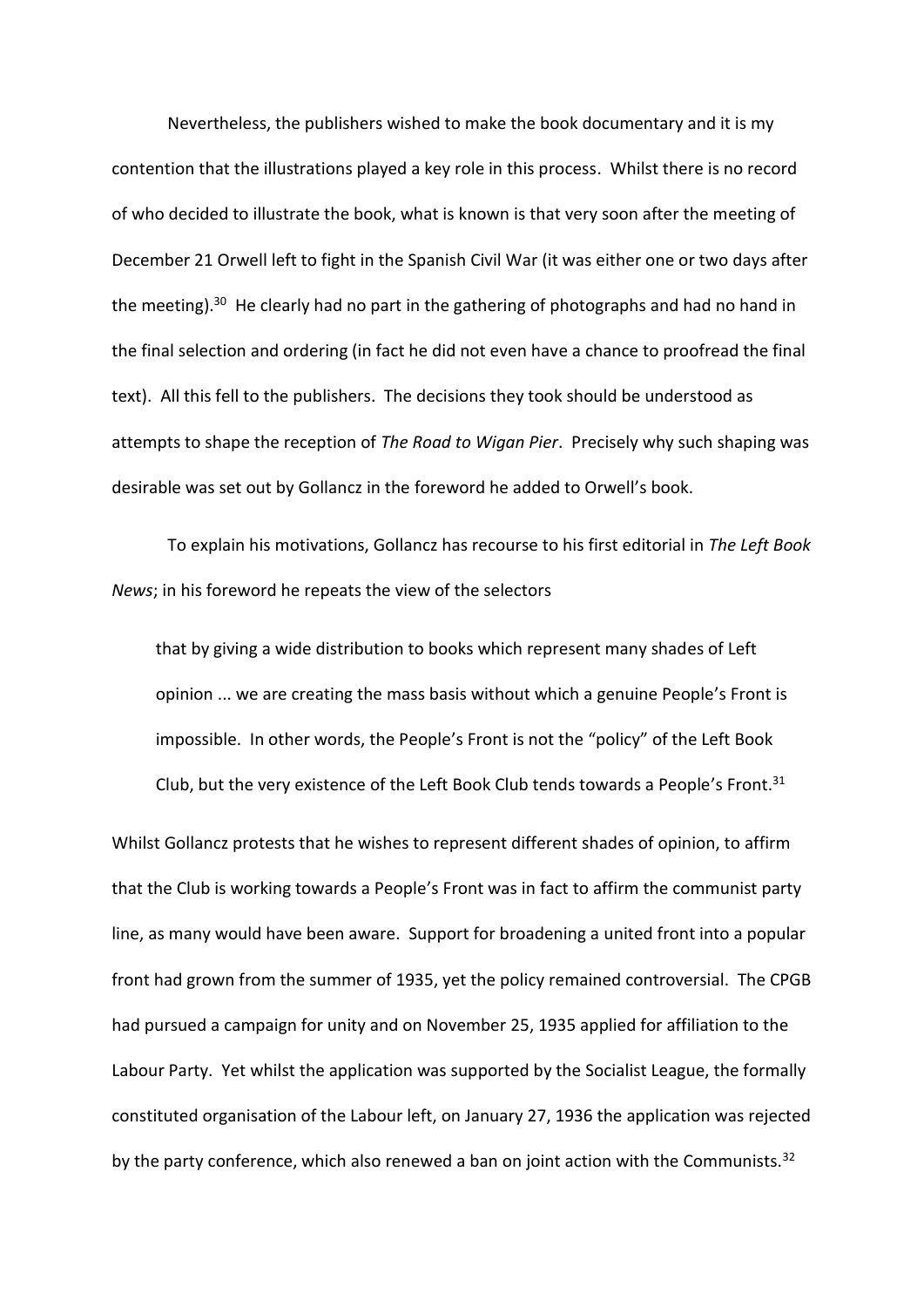However, the position of the Labour leadership now came under increasing pressure, particularly after the outbreak of the Spanish Civil War. The policy of the united front was debated once again at the Labour party conference of October 1936 and after it was again rejected the leaders of the Socialist League began informal discussions with the CPGB and the ILP. On December 19 the *Daily Herald* reported on an agreement between the three bodies, and launched an attack on it; this was two days before Orwell's meeting with his publishers. 33

Thus Gollancz was writing his foreword at a moment when the campaign for unity was at a turning point. Less than two weeks after he drafted his text, on January 24, 1937, members of the Socialist League chose to defy their party's ban on joint action by co-signing a 'Unity Manifesto' to fight fascism. For some this was a decisive step forward and indeed by April 19, 1937 the unity campaign had 34,399 registered supporters.<sup>34</sup> Yet as the campaign was effectively proscribed by the Labour party it threatened the very existence of the Socialist League; if at this moment members of the League chose to work towards a People's Front, they were opposing a Labour party leadership which seemed bent on class collaboration with the liberals of the National government. As much was the stated view of Sir Stafford Cripps at the launch of the unity campaign. Cripps was chairman of the Socialist League and he had long argued that liberals would always baulk at socialism and, in the end, would 'always come down on the side of capitalism'.<sup>35</sup> Hence the urgent need to find common ground between the labour left and the communists. For tactical reasons this was established at the beginning of 1937, yet just as this was publicly affirmed in the 'Unity Manifesto' Orwell published a book which offered a rather different view of socialist unity and its role in the fight against fascism.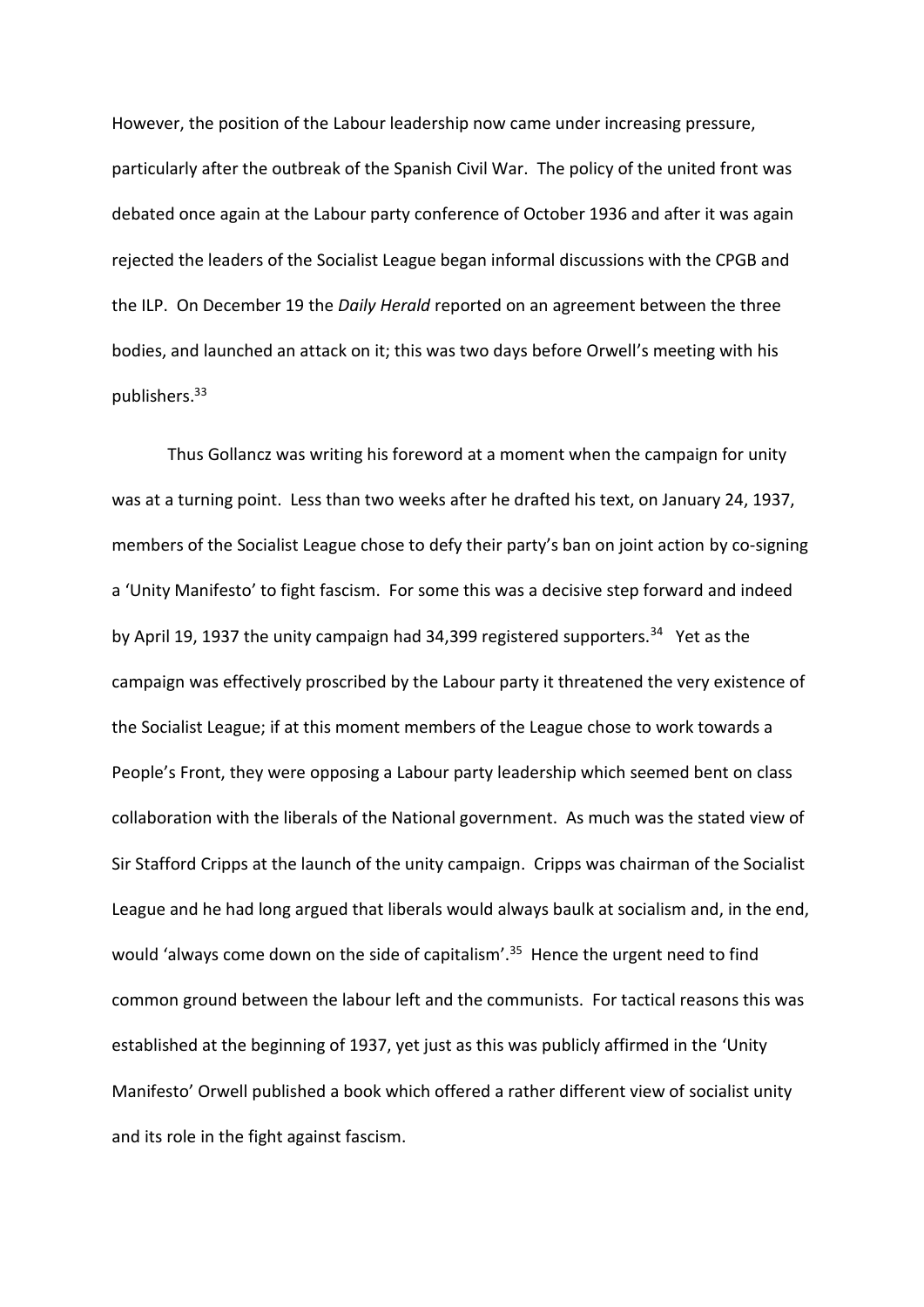In his foreword, Gollancz welcomes the first part of Orwell's book as rightly 'full of burning indignation against poverty and oppression', yet he feels that the 'second part is highly provocative' because here Orwell presents an account of socialism which Gollancz finds deplorable.<sup>36</sup> The publisher begins his criticism by noting that Orwell writes 'as a member of the "lower upper-middle class"' and goes on to argue that in a number of respects he has not succeeded in escaping his upbringing; as much is betrayed in the Orwell's dismissal of 'almost every socialist as a "crank"'.<sup>37</sup> Orwell wants to build support for socialism by making appeals to liberty and justice and it should not be surprising that this brings forth Gollancz's strongest objections: 'Mr Orwell does not once define what he *means* by Socialism; nor does he explain *how* the oppressors oppress, nor even what he understands by the words "liberty" and "justice".<sup>'38</sup> In Gollancz's view, Orwell's account of socialism is romantic and his account of class formation is presented in the absence of a systematic critique of capitalism. And in this context, Gollancz's conclusion to the foreword is particularly telling.

On the one hand we have to go out and rouse the apathetic by showing them the utter vileness which Mr Orwell lays bare in the first part of the book, and by appealing to the decency which is in them; on the other hand we have so to equip ourselves by thought and study that we run no danger, having once mobilised all this good will, of seeing it dispersed for lack of trained leaders - lance-corporals as well as generals - or even of seeing it used as the shock troops of our enemies.<sup>39</sup>

Thus Orwell's account of oppression has great value in the anti-fascist struggle. Yet precisely for this reason it is dangerous; without the necessary framing such an account may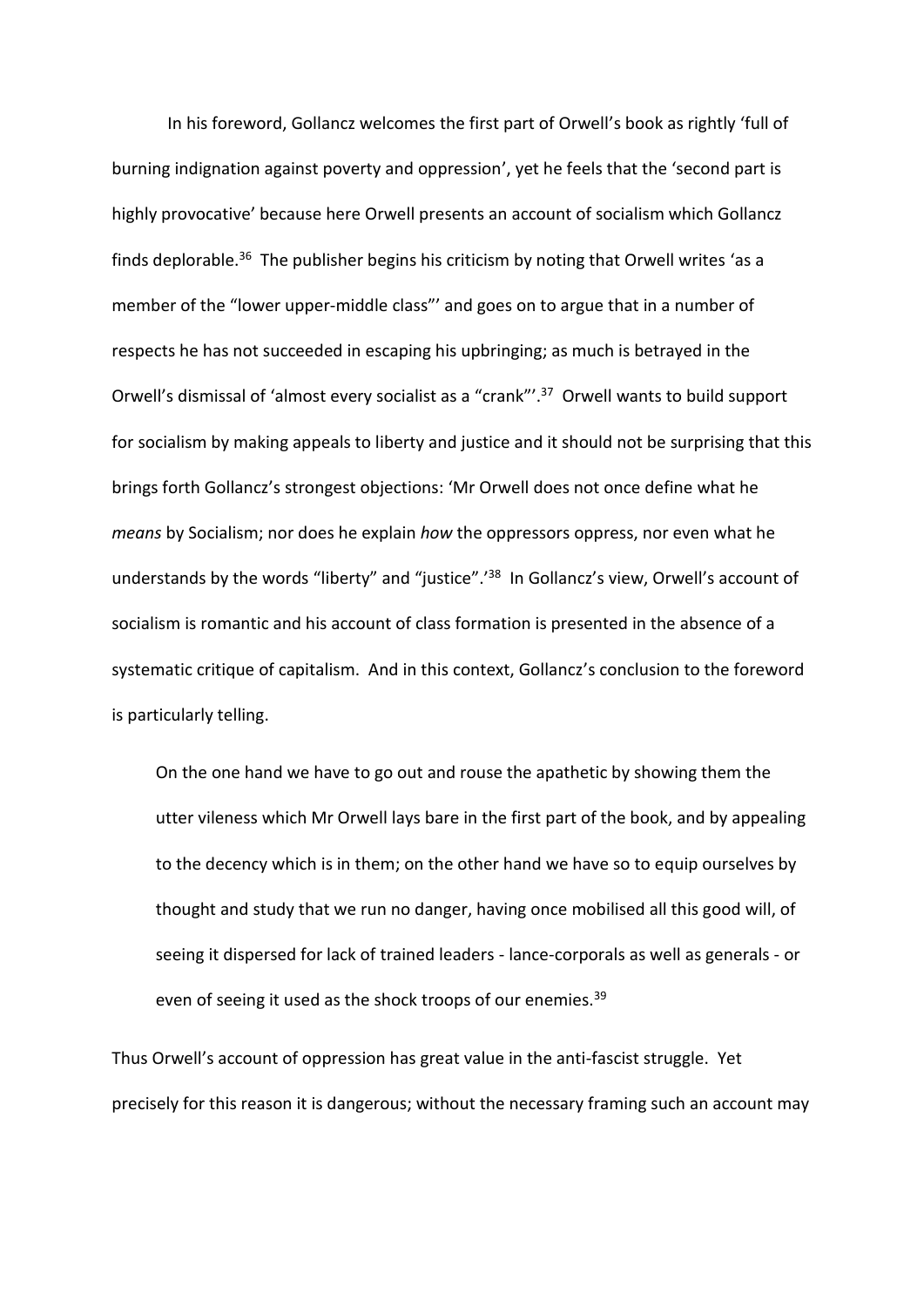be turned to reactionary ends. As Orwell's presentation fails to provide this framing, Gollancz is obliged to do so with his foreword.

Not content with this, Gollancz prepared members of the Book Club for the text by providing an editorial commentary in what was now titled *The Left News*. Here he repeated the view that the first part of the book 'will prove one of the best weapons in rousing the public conscience about the ghastly conditions of so many people in England to-day'.<sup>40</sup> And he continues: 'We are therefore printing separately pages 1 to 150 of the book (including the 32 photographs which are an essential part of the indictment)'.<sup>41</sup> Members are to circulate the book to those 'they may have reason to believe, are prevented by nothing but ignorance and apathy from joining those who are actually fighting against these evils'.<sup>42</sup> The aim is to engage the indifferent and even the hostile. 'We believe that the reading of this first part (with its photographs) will begin to do the work: and it can then be followed up, in each case, by a further process of education.<sup>'43</sup> The insistence on the value of the photographs and their relationship with the first part of the book is significant. It clearly indicates the role of the photographs in rousing 'burning indignation' and suggests that this presentation is more valuable than the autobiographical perspectives of the second half of Orwell's text. The latter perspective is precisely not considered a weapon to stir people to action and so help to build the desired unity.

*The Left News* offered a two-fold account of how to secure this usage by pointing out two major failings of Orwell's text, both of which were thought to compromise the effective defence of socialism. The first failing was attacked in a review of the book. *The Left News*  had established the practice of reviewing the month's selection and it fell to Harold Laski to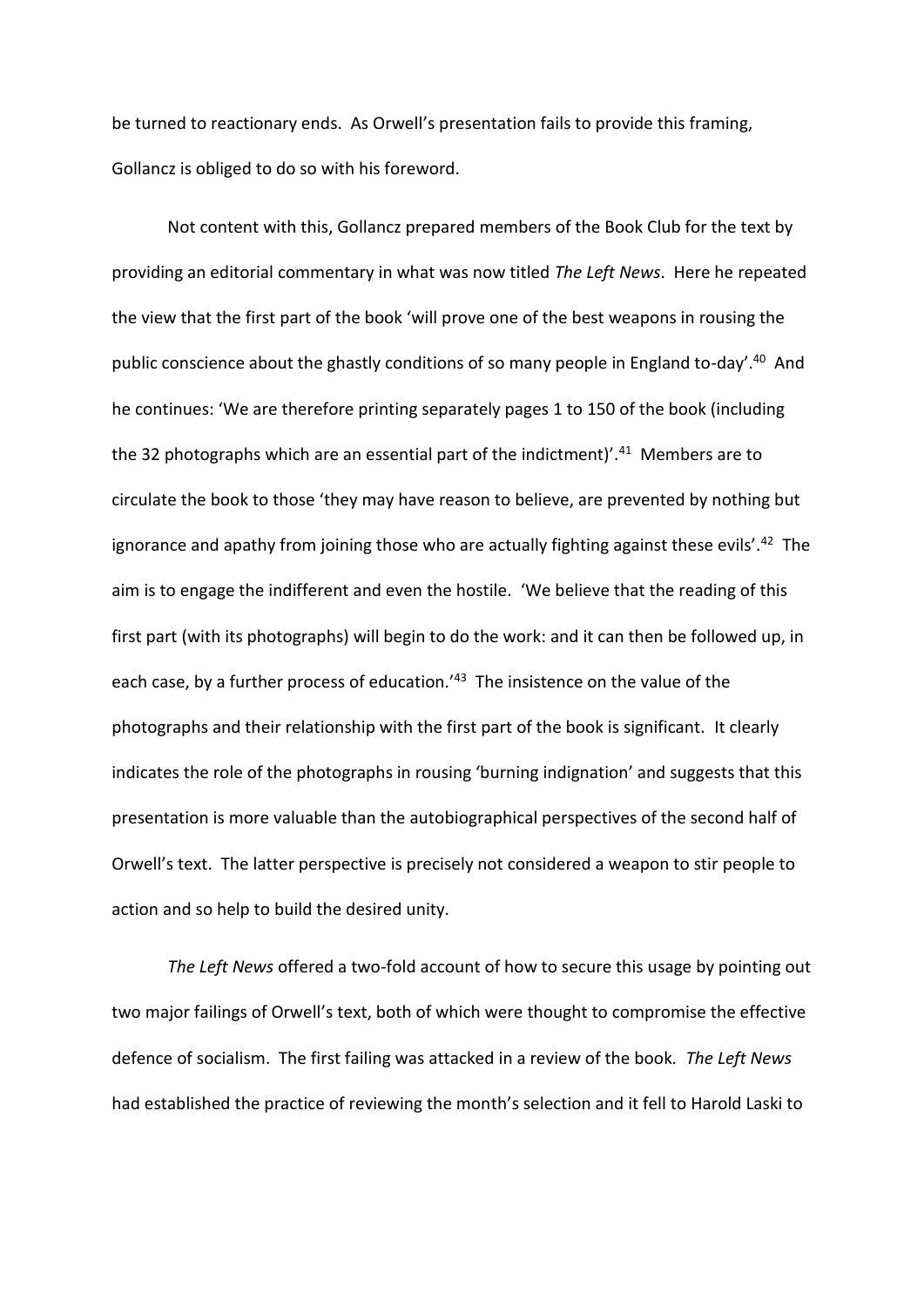assess *The Road to Wigan Pier*; here he rehearsed Gollancz's charges and repeated the warning issued by Cripps. Laski felt that Orwell's book was flawed because it

ignores all that is implied in the urgent reality of class antagonisms. It refuses to confront the grave problem of the State. It has no sense of the historic movement of the economic process. At bottom, in fact, it is an emotional plea for socialism addressed to comfortable people. On the evidence, when the facts make them feel uncomfortable, charity seems to act as a sufficient anodyne. They rarely go further.<sup>44</sup>

As Orwell's analysis did not go far enough, it was insufficiently robust as an attack on liberal positions. This failing was felt so acutely in the first months of 1937 that when Orwell's book was published in its truncated edition, without the offending second part, a further response was still deemed necessary.

If a first charge against Orwell concerned his address to comfortable people and his tone in addressing them, a second, related charge was made on the grounds of failure to depict organised class struggle. This failure was denounced in a short essay entitled 'Forward from Wigan Pier', written by an anonymous author identified as 'ex-Public School, ex-University'.<sup>45</sup> Such an identification must have been intended to align the critic with Orwell's class position whilst showing how the critic - unlike Orwell - is able to transcend this formation. Rather than simply address 'comfortable people', the critic has a wider compass and is thus sensitive to matters Orwell neglects. Therefore the commentator laments that

Mr Orwell does not show us, beyond a few remarks about the working-class Communist, the N.U.W.M. [National Unemployed Workers' Movement] and the *Daily Worker,* that tremendously significant side of working-class life, the guarantee against further oppression - the organised working-class struggle.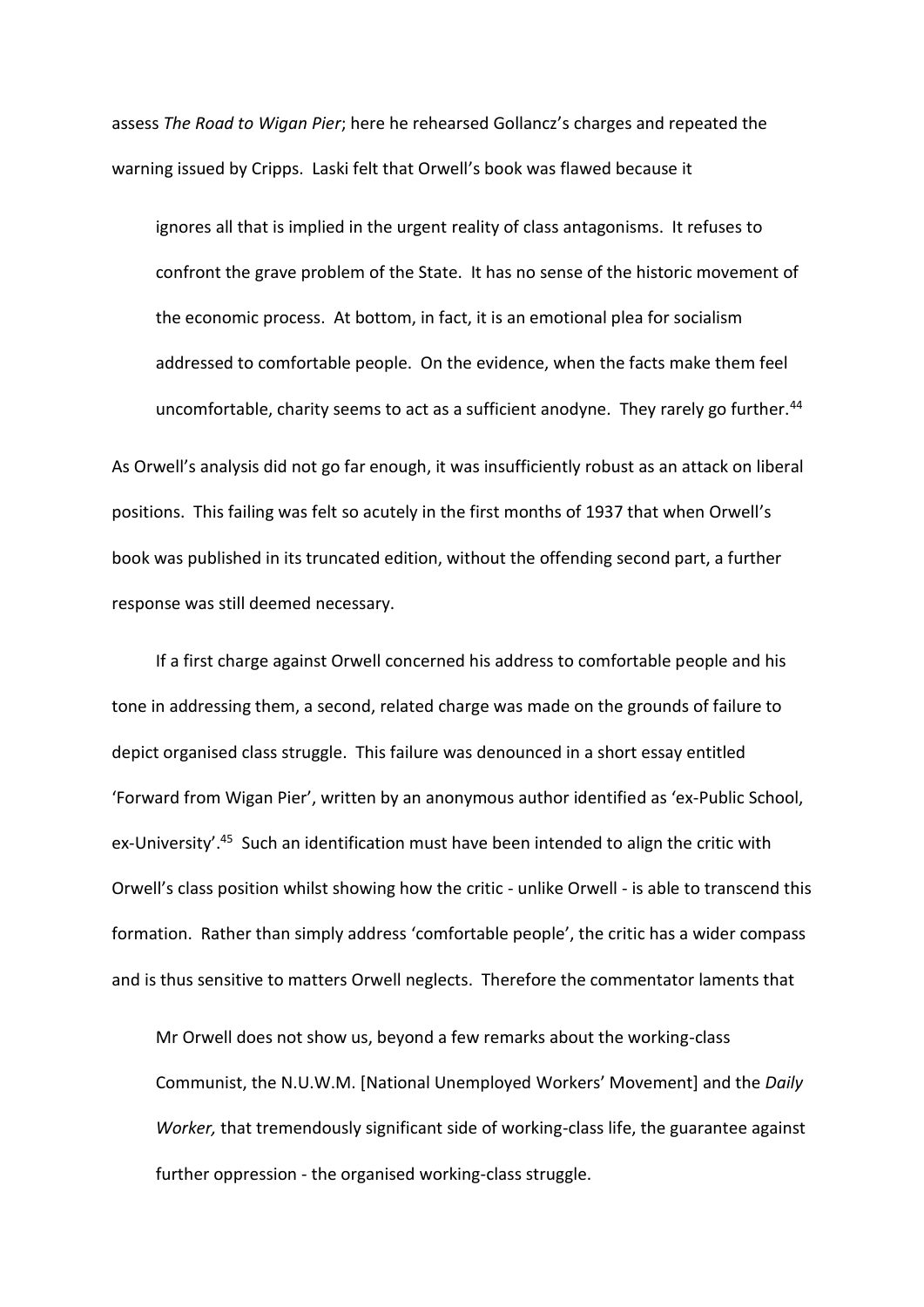If only Mr. Orwell could have portrayed the workers, not only as either oppressed or contented but as struggling against oppression in an organised way; and if only he had portrayed the workers that lead such struggles, and the members of the other classes that are now actively joining them in such a struggle, his picture would have been complete.<sup>46</sup>

This much confirms the position of the Left Book Club selectors *vis-à-vis* their own selection. And it should be clear that this position provides more than a mere context; for they were prepared to intervene in a number of ways to realise the stated intention of making the book fully documentary. If Collins understood the term 'document' narrowly, as a record or deposition, it would be understood as a form of evidence, and, as such, placed against, and valued over, opinion.<sup>47</sup> Whilst Orwell might be at pains to acknowledge his own perspective, his autobiographical mode was clearly problematic for the selectors and the inclusion of illustrations was a means to introduce other perspectives. Thus the illustrations moved the book away from the first-person and towards other works of social commentary that used photographs as evidence in support of argument. This reading seems confirmed by the use of illustrations in a subsequent Left Book Club selection: Wal Hannington's *The*  Problem of the Distressed Areas.<sup>48</sup> Here the argument is supported with much detail and without excessive recourse to the first person and the photographs, chosen by the author, are congruent with the text.<sup>49</sup> Yet what was the situation for Orwell's text? What relations were established between his words and the images obtained by Gollancz?

### *The Road to Wigan Pier*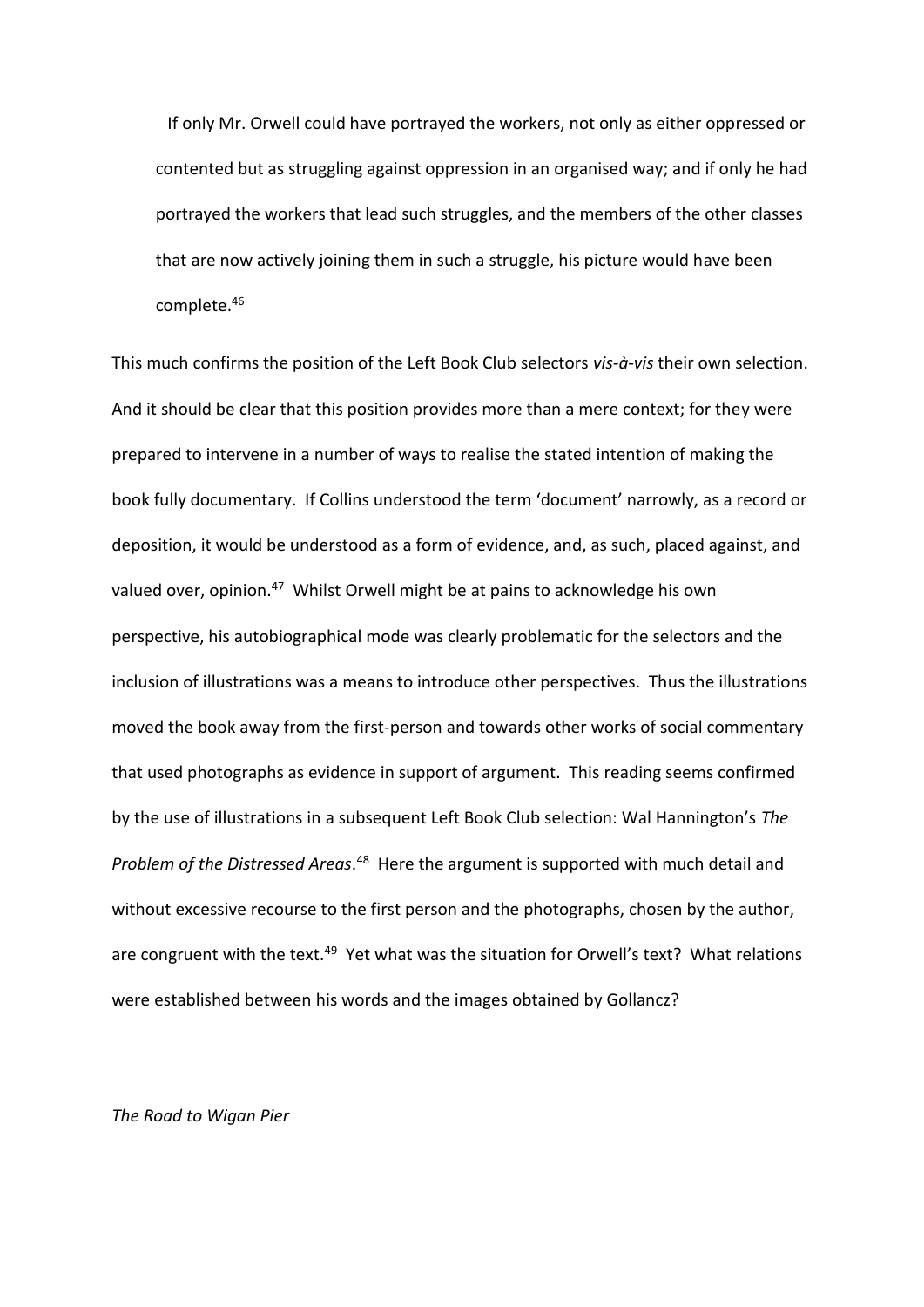If the desire was to have Orwell's picture complete, this was a desire that Orwell had seemingly set out to frustrate. For in striking ways his text resists completion and marks its own lapses and lacunae, as Alex Woloch has drawn out with great skill in a recent study. Woloch notes that *The Road to Wigan Pier* opens with something the author has missed: 'The first sound in the morning was the clumping of the mill-girls' clogs down the cobbled street. Earlier than that, I suppose, there were factory whistles which I was never awake to hear.<sup>'50</sup> Orwell is a visitor to Wigan and not a worker and Woloch makes the point that the writer begins by dramatising the divergence between his own experience and that of the factory workers. In Woloch's account, reflections on this divergence structure Orwell's text; he notes how frequently Orwell writes of what one is 'liable to miss'.<sup>51</sup> One could add that this is even signalled in the title; the book is called *The Road to Wigan Pier* and whilst the author has set his heart on seeing the pier he has to record that it has been demolished 'and even the spot where it used to stand is no longer certain'. 52

In the second chapter of the book Orwell attempts to focus on work and the full significance of his attention to what is missing is brought out. Orwell devotes pages to the long, gruelling 'commute' the miners take underground to and from the coalface. He writes: 'Of course, the "travelling" is not technically work and the miner is not paid for it; but it is as like work as makes no difference.<sup>'53</sup> Woloch glosses this by noting that the significance of the commute is something 'one is always liable to miss' for the precise reason that it has already been missed: nobody gets paid to commute, even though the time it takes is company time.<sup>54</sup> Orwell's account of the commute is interleaved with that of work at the coalface to make the point that the former is as like the latter 'as makes no difference'. 55 Thus whilst Orwell wants to see 'the English working class at close quarters', he understands that 'work' narrowly defined as productive gestures - those gestures of 'labour-power'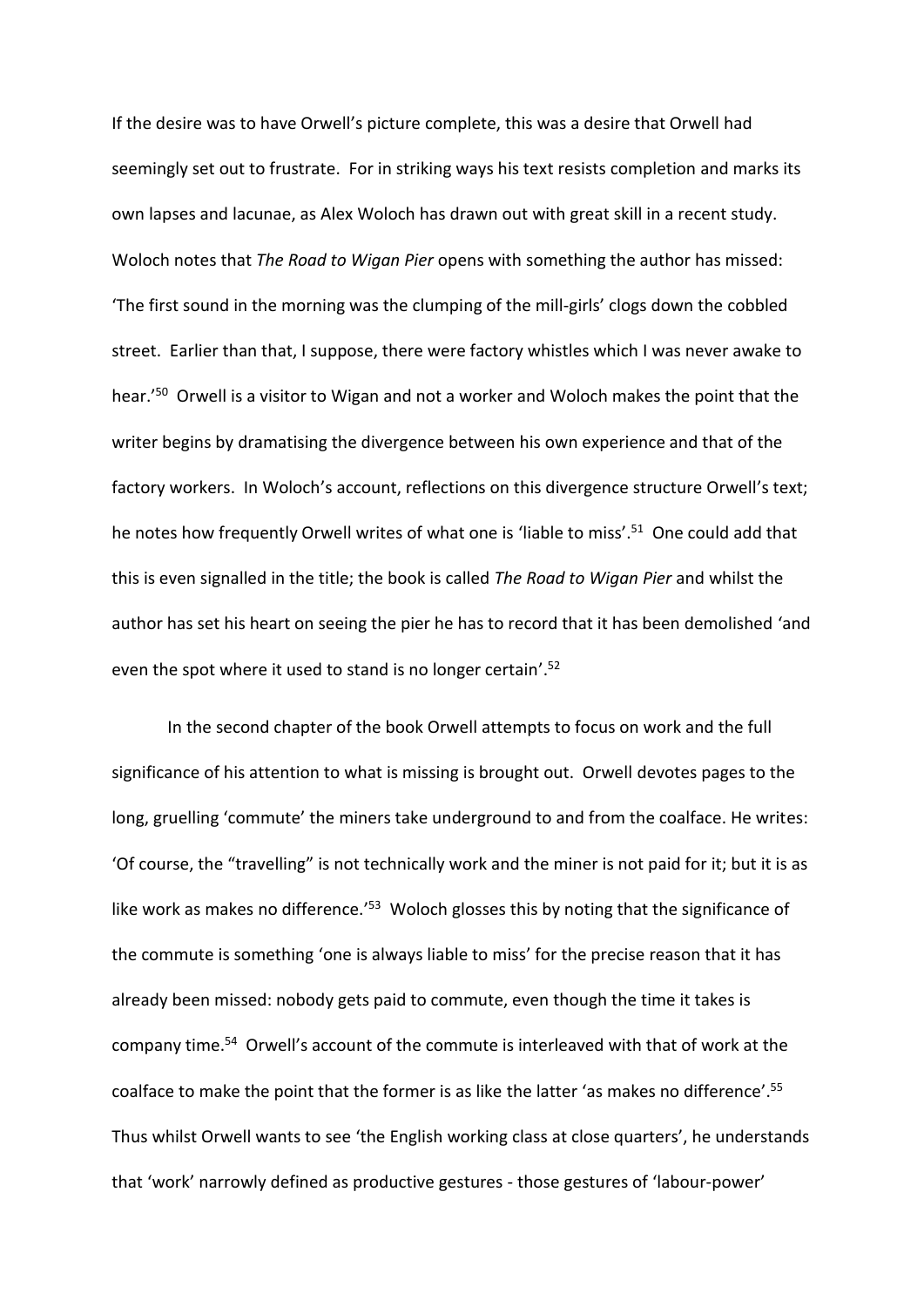valued under the conditions of wage-labour - was only one part of the experience of class.<sup>56</sup> All that is involved in the commute is also part of this class experience. And in Orwell's account this is an experience which it is very difficult to grasp from the outside. In his text, the account of labour is extraordinarily compressed and amounts to only a few pages; he seems to want to maintain a difficulty of access to his subjects rather than an illusion of comprehensive knowledge. Accordingly, his second chapter draws to a close not in the pit but with the author 'sitting writing in front of my comfortable coal fire'.<sup>57</sup> This is of course a good place from which to address comfortable readers, if the point is to dramatise the divergence between their experience and that of those who produced their coal. And Orwell is concerned to acknowledge that watching

coal-miners at work, you realise what different universes different people inhabit. Down there where coal is dug it is a sort of world apart which one can quite easily go through life without ever hearing about. Probably the majority of people would even prefer not hearing about it. Yet it is the absolutely necessary counterpart of our world above.<sup>58</sup>

This is the larger reason why his first-hand accounts - as first-hand - are also incomplete ones. The images of Orwell sitting by his fire or lying in bed in Wigan after the whistles have gone are images of the middle-class writer. For Orwell, such a status means there will always be much he will miss in attempting to present working-class experience. Alienation cannot be neatly encapsulated and so, Woloch argues, Orwell has recourse to 'a controlled failure of representation'. 59

Accounting for this failure is the task of the second part of *The Road to Wigan Pier*. It is in the opening of this section that Orwell acknowledges the class position which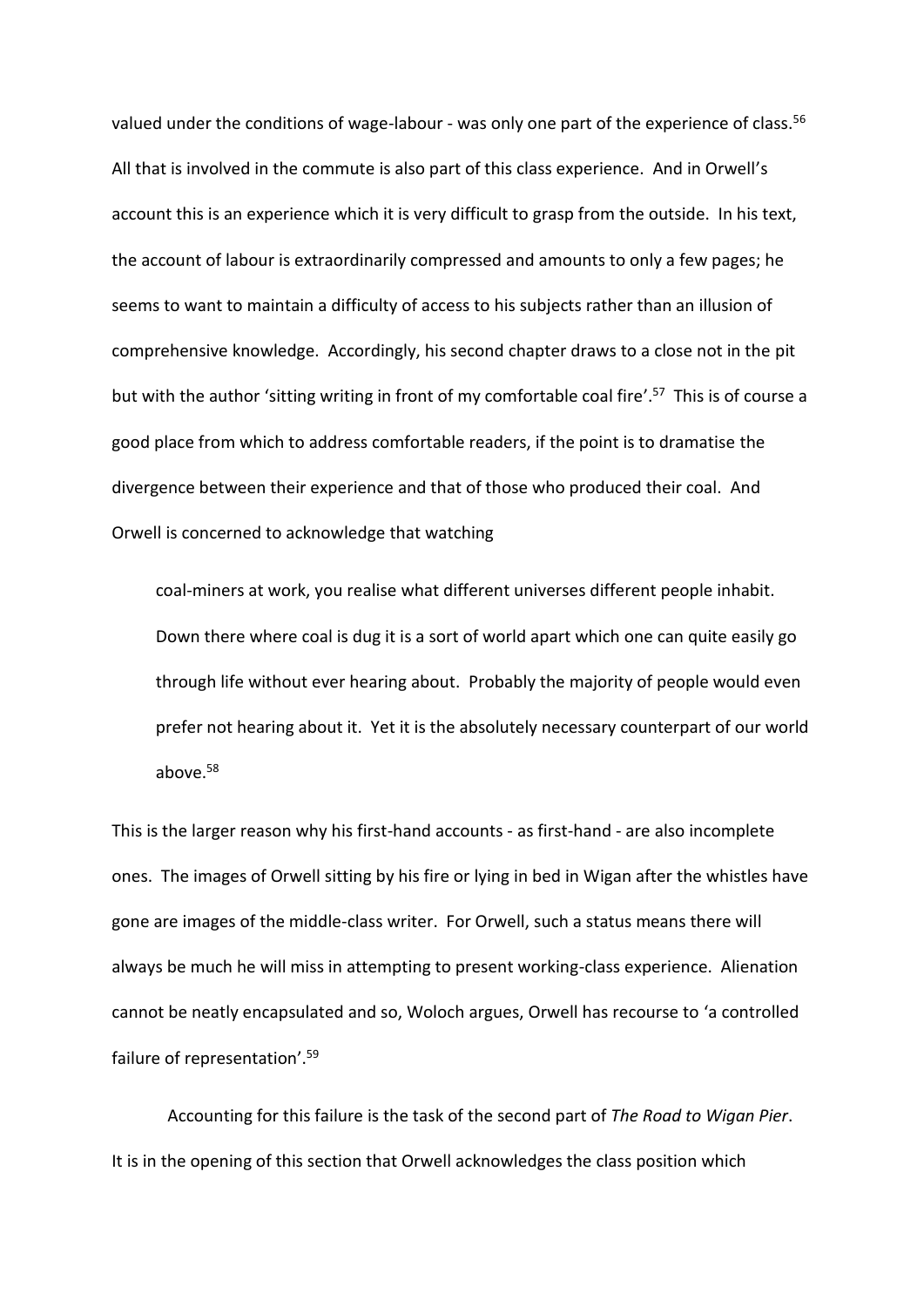Gollancz chose to underscore in his foreword. Orwell is at pains to argue that his description of the 'lower upper-middle class' indicates an economic stratification which is interpenetrated by a social one. For Orwell, this latter stratification has tenacious effects in the way that it colours perceptions and analyses of class.<sup>60</sup> He goes onto argue that 'orthodox' Marxism with its emphasis on the economic has failed to grasp this and thus fails to grasp the operation of the 'whole hierarchy of classes' in the 'English class-system'.<sup>61</sup> Above all it has failed to account for the persistence of social stratification in the present circumstances, in which large sections of 'the middle class are gradually being proletarianised'.<sup>62</sup> For Orwell, this persistence of stratification exposes incompatibilities of economic, social and cultural interests in contemporary Britain. His view of Britain is focussed on the difficulties of establishing commonalities; thus it is not so much that Orwell fails to move beyond a class formation but rather that he is concerned to examine the motivations of those involved in such attempts and the obstacles they encounter. As a result, Orwell offers a fractured picture. Gollancz's response, with his own reading of the exigencies of 1937, is to attempt to complete the picture.

The suite of illustrations played a vital part in this work of completion - or this work of re-making - and I hope the reader will understand that the foregoing exposition has been necessary in order to arrive at a fuller understanding of this work; the images selected by Gollancz and his collaborators were to perform a very particular task and were addressed to a particular audience. The club readership did not form a technical or specialist audience, as, say, for a publication like the *Architect's Journal*, yet nor was it a general audience for journalism, such as browsed through *The Listener* or the dailies. The choice of illustrations seems to respond to this; the suite of images has a greater coherence than for the latter publications without being restricted in the manner of the former. So whilst the illustrations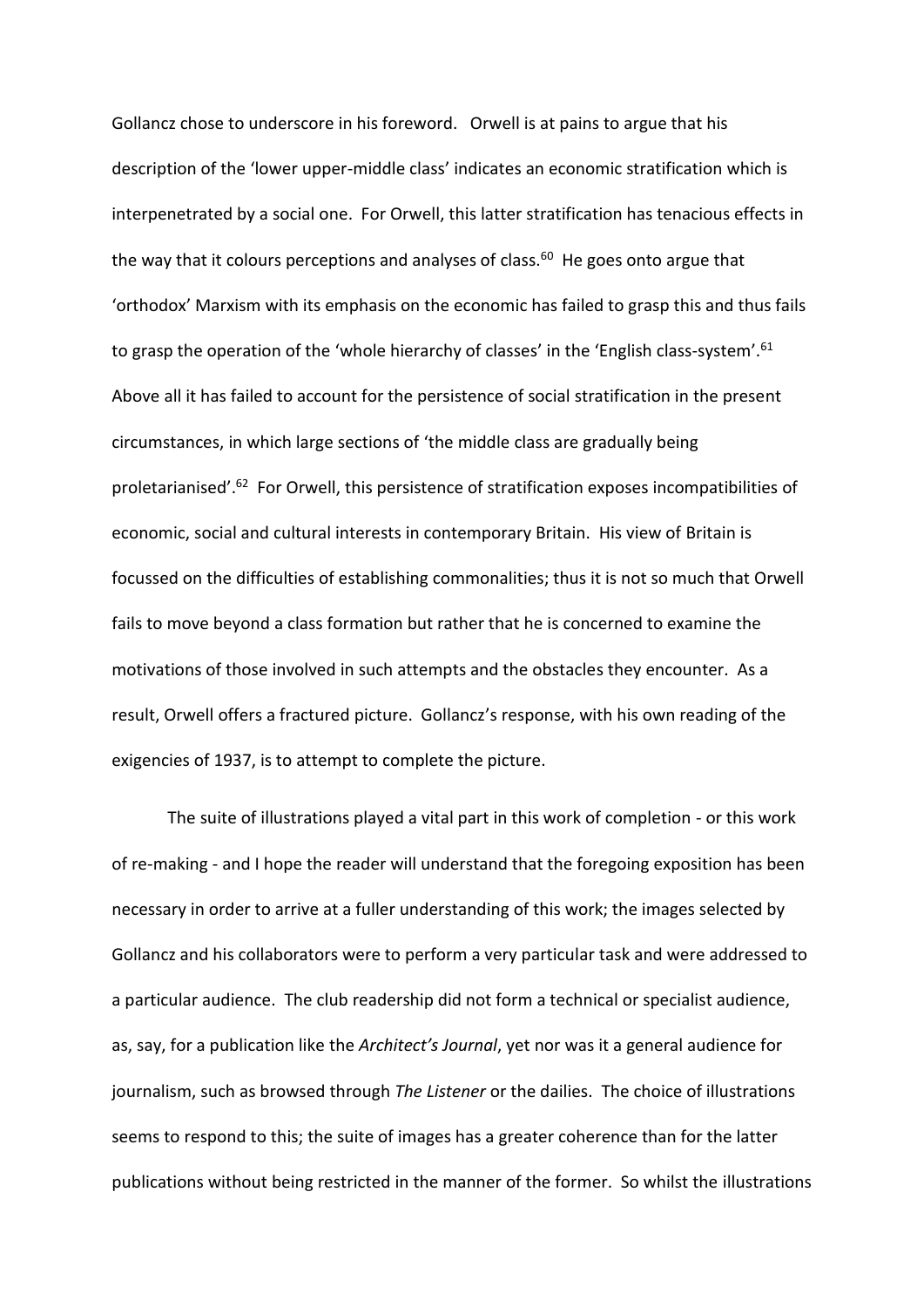were chosen from a diverse range of sources this did not result in an eclectic final selection. Indeed, drawing on a wide range of source was not unusual at the time, and doubtless helped to underline the 'documentary' character of a work. For example, in 1936 W. F. Lestrange had published a visual polemic, *Wasted Lives*, which drew together images from sources as disparate as the London Garden Society, the Education Department of the London County Council, the National Union of Teachers, the printers Hazel, Watson & Viney, the *Daily Herald*, the *Engineer*, the *Shop Assistant* and the *Architects' Journal*, to take only a sample from the acknowledgements.<sup>63</sup> Yet *Wasted Lives* is perhaps only unusual in the extent of these acknowledgements, which helps to illuminate the publishing practices of the period. The images for Orwell's book came from a similar range of institutions and publications to those used by Lestrange.<sup>64</sup> One image was supplied by the St. Pancras House Improvement Society (the only image credited: No. 28). At least one image was provided by the Reverend Shaw, who had responded to Collins and indicated that he was willing to help (No. 27).<sup>65</sup> And one image of a miner was taken from the same source as that used for the illustration on p. 104 of *Wasted Lives* (No. 6: although uncredited it is in fact by James Jarché, whose work often appeared in the *Daily Herald*). It is not necessary to multiply these examples; the point is simply that their origins are various and cannot be used to account for the meaning of the images in a straightforward way.

Nevertheless, the publishers' selection produced a certain thematic unity in the illustrations in *The Road to Wigan Pier.* The great majority of illustrations - Nos. 5 to 32 could fairly be grouped under a rubric such as: 'Working-class living conditions'; this part of the suite underlines the concerns of the first part of Orwell's book. In these images architecture is assailed; houses are threatened by encroaching slag heaps or are literally undermined and require makeshift buttressing [Fig. 1]. The demands made on the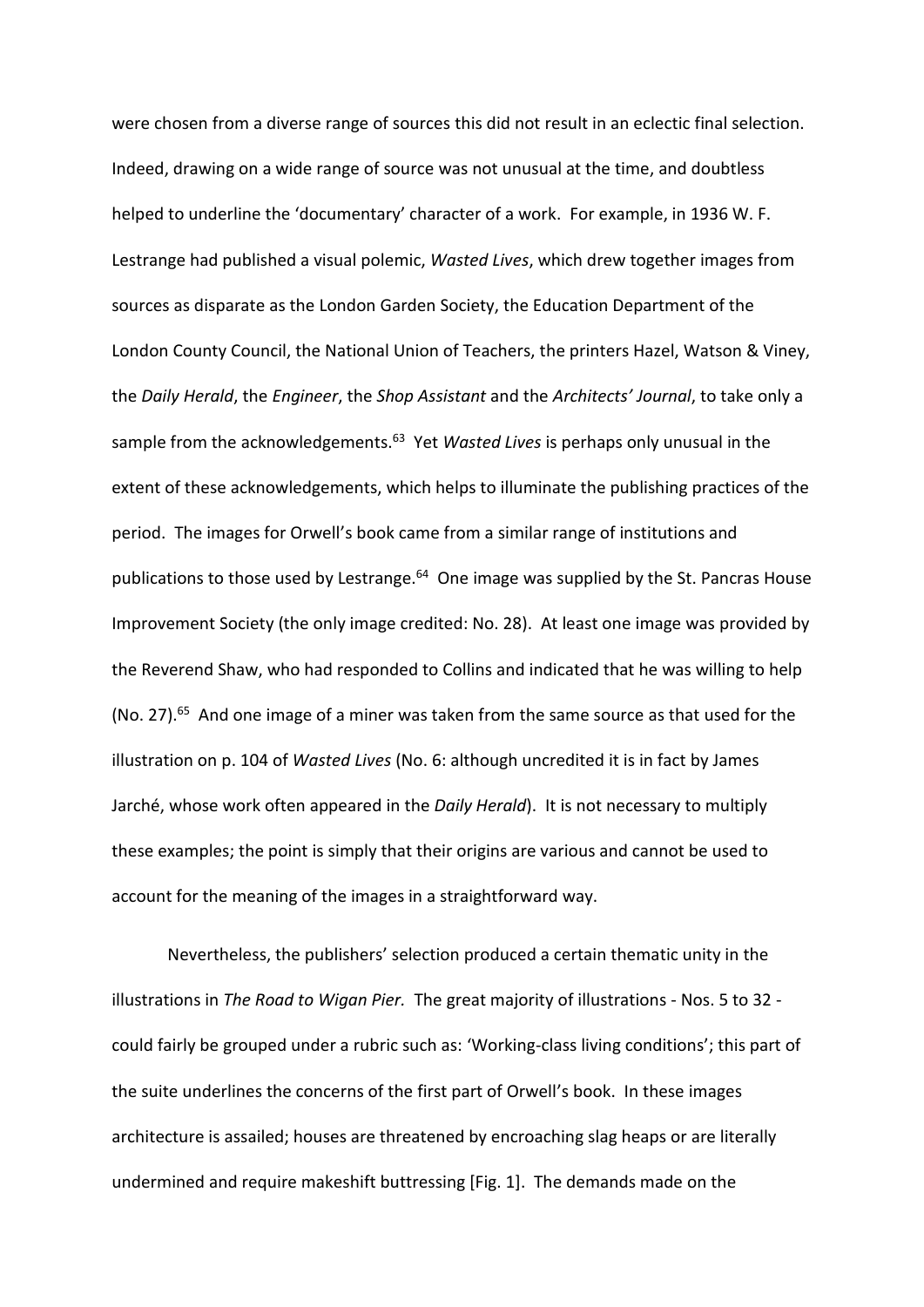environment by resource extraction have, as a collateral, an impact on the homes of those employed to extract. In these images the imperatives of mining are shown to outweigh consideration of the miners' living conditions. These are images of surplus value, then, in that they show bare conditions of subsistence:

What appears as surplus value on capital's side appears identically on the worker's side as surplus labour in excess of his requirements as worker, hence in excess of his immediate requirements for keeping himself alive.<sup>66</sup>

The illustrations show the homes of those who are provided with little beyond what is deemed necessary for keeping themselves alive.<sup>67</sup> The photographs in *The Road to Wigan Pier* were thus the converse of the image of 'Beautiful Britain' which Williams-Ellis sought to preserve and that was being consolidated in the interwar period through popular illustrated guides.<sup>68</sup>

The photographs reveal interiors as fragile as the exteriors [Fig. 2]. Plaster rots to expose bare, damp stone and windows and walls alike disintegrate and fall away from their supports. The miners' houses are subject to such complete neglect by landlords as to precipitate physical collapse.

These photographs are an indictment. Yet who would prosecute the guilty and how would reparation be made? This was what concerned Gollancz. He was quite aware that Sir Oswald Mosley and the British Union of Fascists were making their own use of this type of imagery. Mosley was campaigning in the distressed areas when Orwell visited them and he was then to campaign in the London at the end of 1936 and this clarifies the role of images of the capital in a book ostensibly concerned with 'the distressed areas'.<sup>69</sup> Gollancz wanted to frame the photographs in the same manner as Orwell's text was framed by the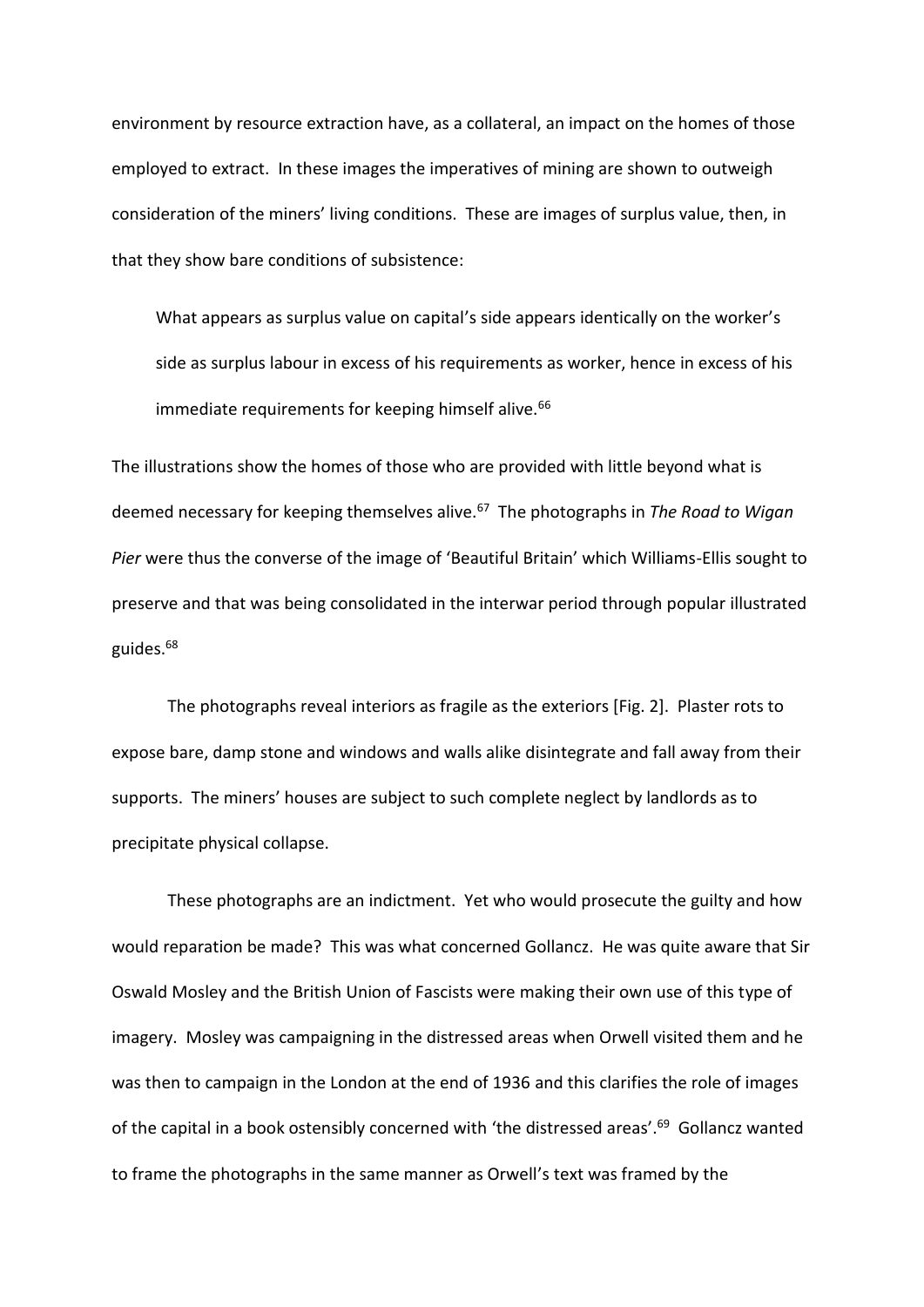publisher's foreword. And this, I think, explains the distinctive character of the first four photographs in *The Road to Wigan Pier.* These images are concerned with the collieries; they are paired [Figs. 3-6]. There are two images of the unemployed, searching the slag heaps for coal chips and waiting for buckets to tip onto the heaps. They are technically engaged in stealing; yet as it is from the heaps, 'it does no harm to anybody', as Orwell observes.<sup>70</sup> The other two images relate to strikes. Thus, taken together, these are images of working-class self-determination and resistance. In this they are in some respects departures from Orwell's text, for as the 'ex-Public School, ex-University' critic points out, Orwell's account of organised struggle is minimal. This lacuna seems to have prompted the representation of struggle in the form of the strike photographs.

The strikes pictured were at Fernhill and Nine Mile Point, both in South Wales, and it is worth establishing the significance of these events. The Fernhill strike of September 1936 was a stay-in strike and at the time the longest ever mine occupation. And the stay-in strike which began at Nine Mile Point in October 1935 soon spread to neighbouring colleries and at one moment seemed to threaten the whole of the South Wales coalfield. Yet perhaps most importantly, both strikes were mounted in a spirit of solidarity. This was noted in another Left Book Club selection for 1937, *The Problem of the Distressed Areas*. Here Wal Hannington, head of the N.U.W.M., stated with pride:

It says much for the splendid character of the working class of these areas when those who are still in employment are prepared to take the risk of strike action (Bedwas, Nine Mile Point, Ferndale etc.) to compel 100 per cent trade union membership and recognition of trade union representatives. To strike purely on questions of principle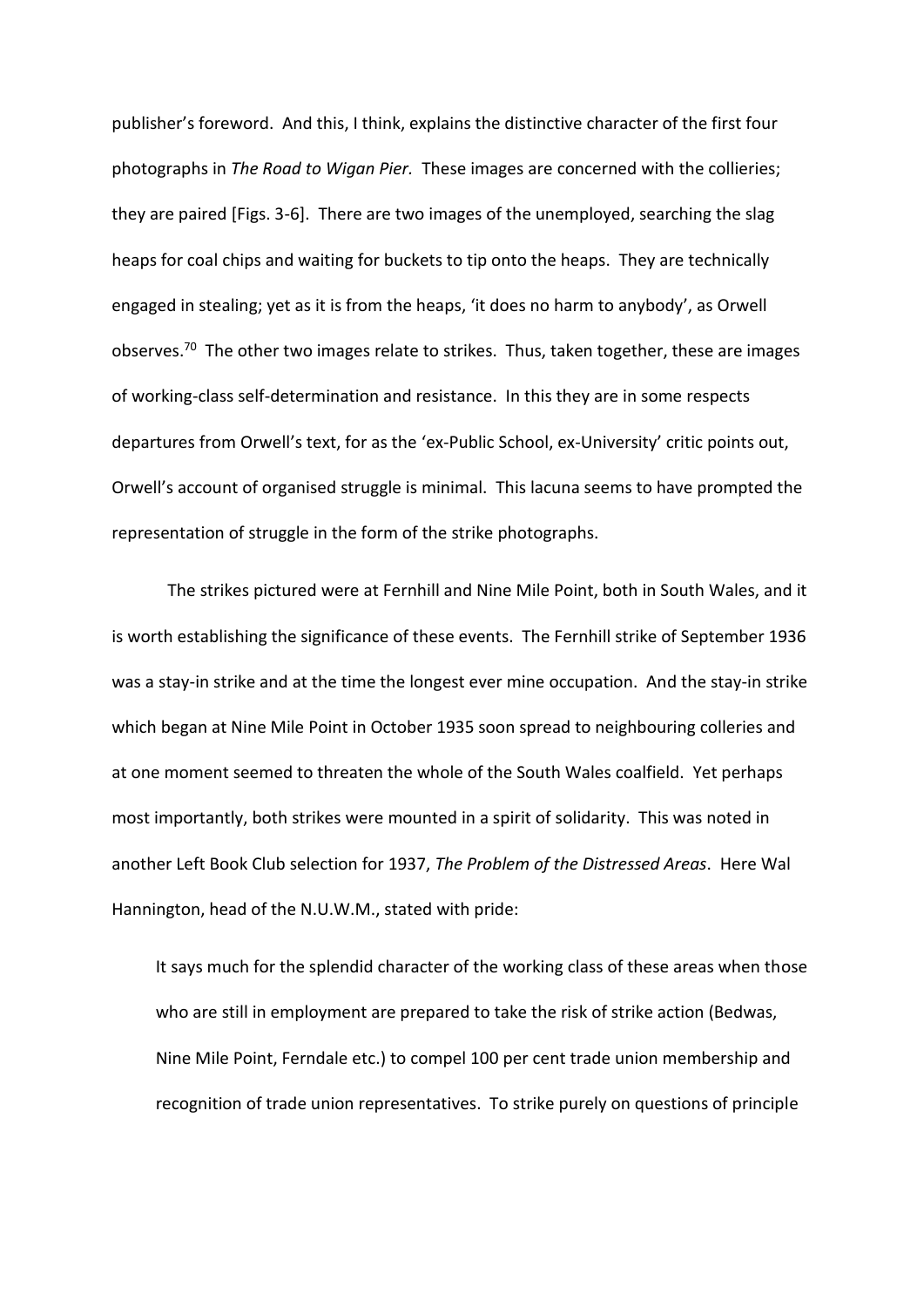such as these is undoubtedly a stronger expression of the spirit of trade unionism even than a wage dispute. $71$ 

So that which Orwell does not show is shown in the first four illustrations. This is the inflection of the text. The inclusion of these four photographs moves the whole suite of illustrations away from images of poverty, where the working class are presented as passive objects for government attention and administration (at best). Instead the strike photographs show principled resistance.

Yet this is bought at some cost. Whilst the strike at Fernhill was a success, and the photograph shows celebration with bystanders smiling and applauding, the wife of the miner in the foreground does not want to be photographed. One imagines that the photograph was taken by someone moving out quickly from the side of the street to confront these figures, and the wife's surprised reaction is the result. A woman behind her to the left seems to show a similar reaction. These appear as responses to an aggressive act. Yet if the woman in the foreground does not want to be pictured, what does it mean to contemplate this image? Of course, in choosing to re-make the image, to place it before Orwell's readers, the publishers are prompting this question.

The question of response here is hardly an idle one. The re-making of photographs was to be part of a rousing of conscience, part of the larger project of the book club to create 'the mass basis' for a popular front. Yet at precisely this moment in 1937 unity was under threat. The question of appropriate response was thus an urgent one. In the absence of this response there would be at best the anodyne of charity and at worst victory for fascism. Could there then be a properly collective response to the conditions pictured in the majority of the illustrations? If the publishers have in effect posed this question, it is not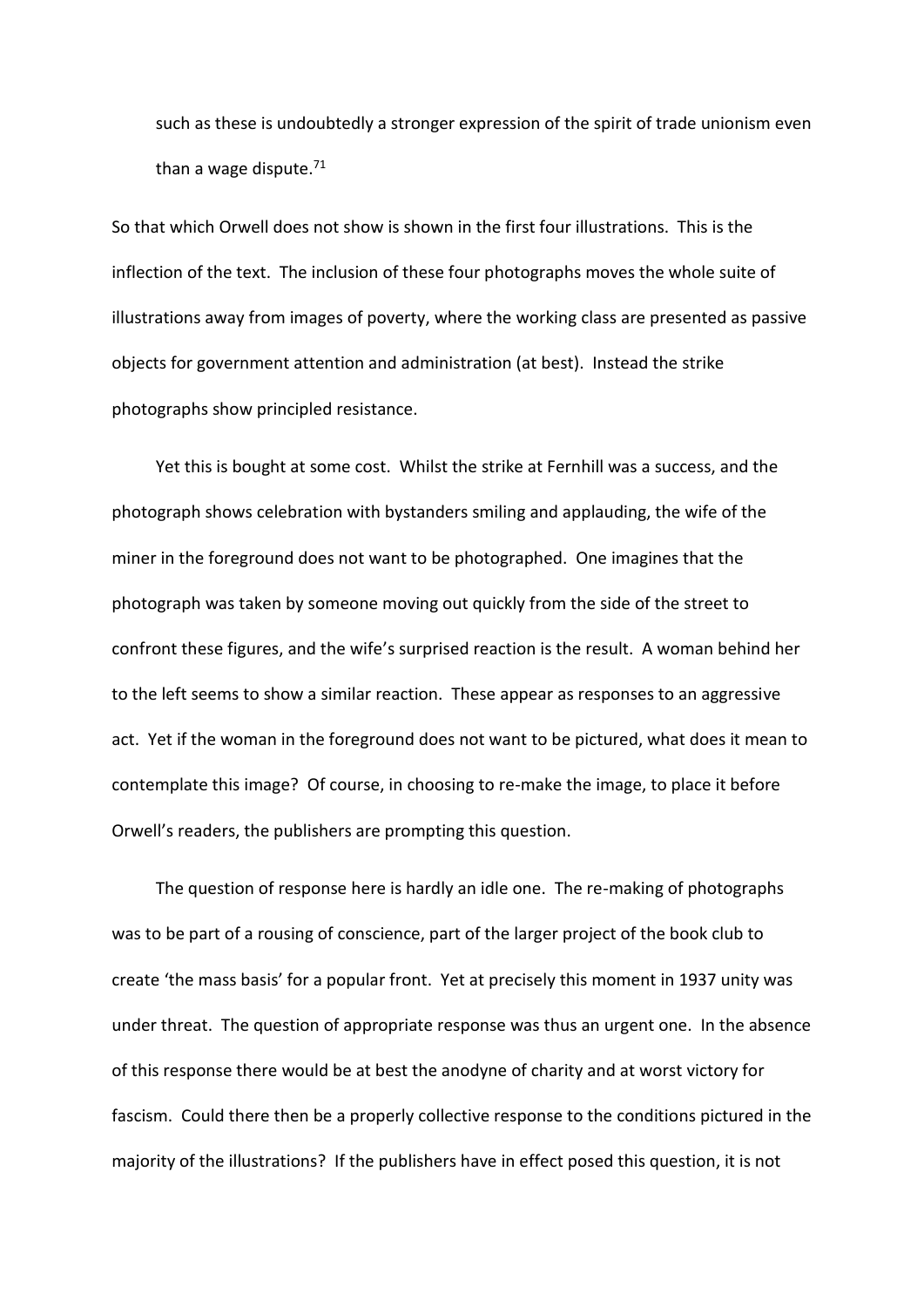one to be answered with reference to a single image of strike action. For after all the image of Fernhill is paired with that of Nine Mile Point and, in turn, this pair have their place in larger series constructed by the publishers.

The image of Nine Mile Point shows the relatives and friends of miners currently underground, conducting the stay-in strike. It seems fair to say that with this image the photographer has brought the viewer closer to the perspective of those supporting the strikers. There is here at least some congruence of viewpoints. This is confirmed if the photograph is compared with alternative views, such as that published in *The Listener* at the time of the strike [Fig. 7]. The magazine photograph does not show figures but a site, the colliery as the location for a strike; the image is organised to show the extent of the site and to feature the two pit-heads (even if this means the composition is awkwardly divided by a telegraph pole). In contrast, the photograph in Orwell's book brings the viewer much closer to those attendant at the site. Nevertheless, from where the viewer is positioned it is not quite clear where the friends and relatives are looking, or what they see. The direction of their gaze is not quite that of the viewer. So, once again, one could say that something is missed. The viewer is not placed among the supporters; solidarity is not yet achieved. Yet nor is the viewer forced into the discomforting confrontation of the Fernhill photograph.

The difference between the two strike images is underlined by their sequencing. The first five images in the book are in landscape format and so readily viewed as a group. The first image of coal searchers is opposite a page of text. Turning the page, there is the Fernhill image and across the gutter the second image of the unemployed on the slag heap. Turning the page again, the view of Nine Mile Point replaces the street in Fernhill [Figs 3-6]. So even if something is missed in the Nine Mile Point image, the viewer is nevertheless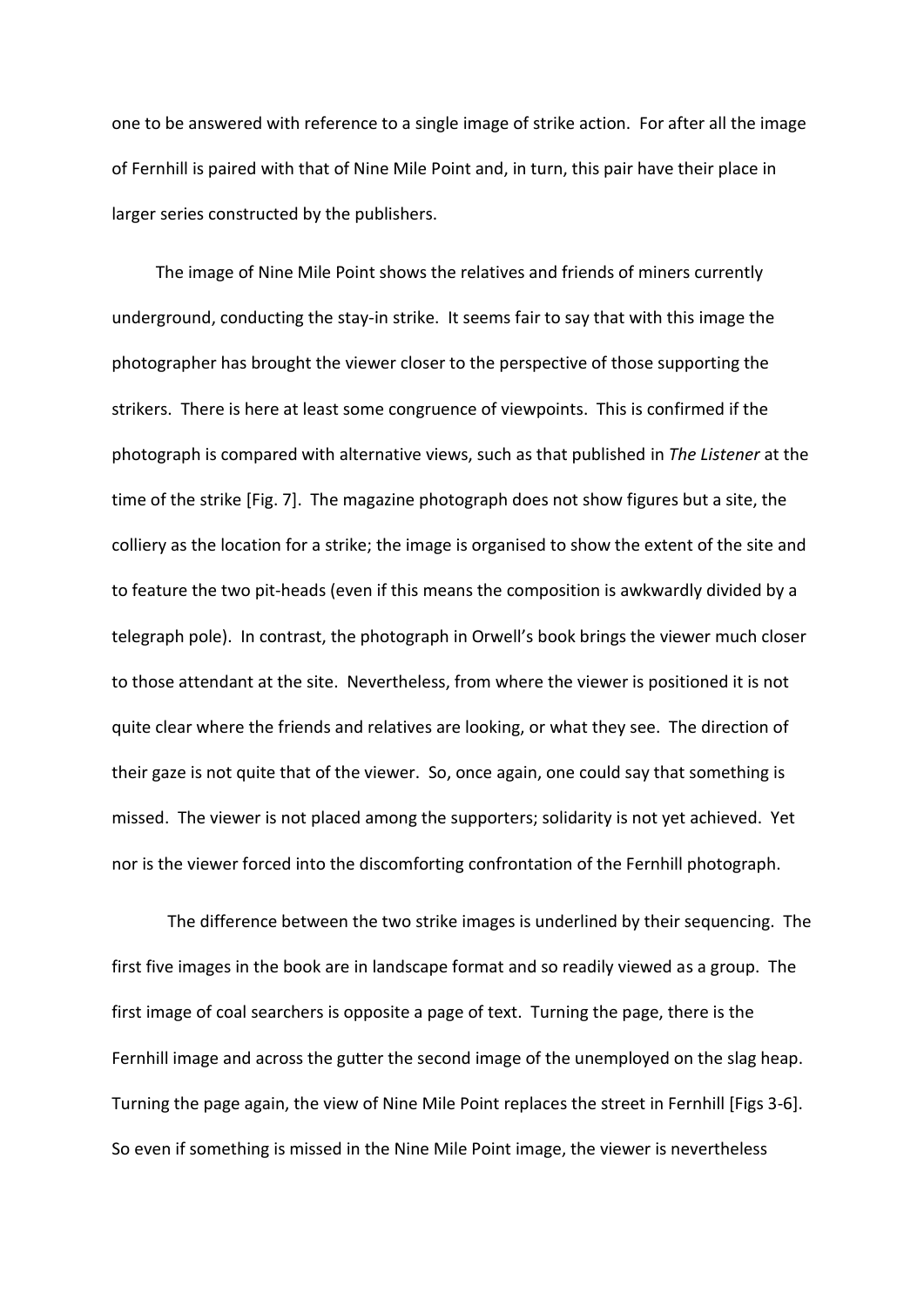made aware of a partial alignment of viewpoints. Thus taken together the strike images might figure the emergence of solidarity, or at least its possibility, depending, of course, on the response of the viewer.And across the gutter from the Nine Mile Point image is the photograph of the undermined houses [Fig. 1]. This spread thus makes the turn from the introductory sequence into the main body of images. And in the photograph of houses, in the middleground, a woman is gesturing to buttressing, directing the viewer's attention, and making an indictment.

### *Conclusion*

I began with two propositions concerning documentary photography. The first was that the figure of the photographer in search of 'scoops' is in certain respects unhelpful, no matter how attractive to other journalists; the second was that addressing the photograph in print enabled a broader and more critical account of agency. I hope it is now at least a little clearer how these two propositions are related, for it is not the case that a focus on the latter simply replaces the former. As I noted at the outset, the mythic figure of the photographer had work to do and one can consider Gollancz to be re-deploying the photographer's agency, to particular rhetorical effect. Here the case of *The Road to Wigan Pier* is especially illuminating, for what it reveals is the operation of the visual not as a happy confirmation of the textual but as a means of attempting to secure an interpretation. The text becomes the occasion for a rhetorical performance as one agency is played off against another.

Now, it might be objected that all I have done in making this argument is to shift authority from Orwell's text to a series of intervention orchestrated by Gollancz. Yet I would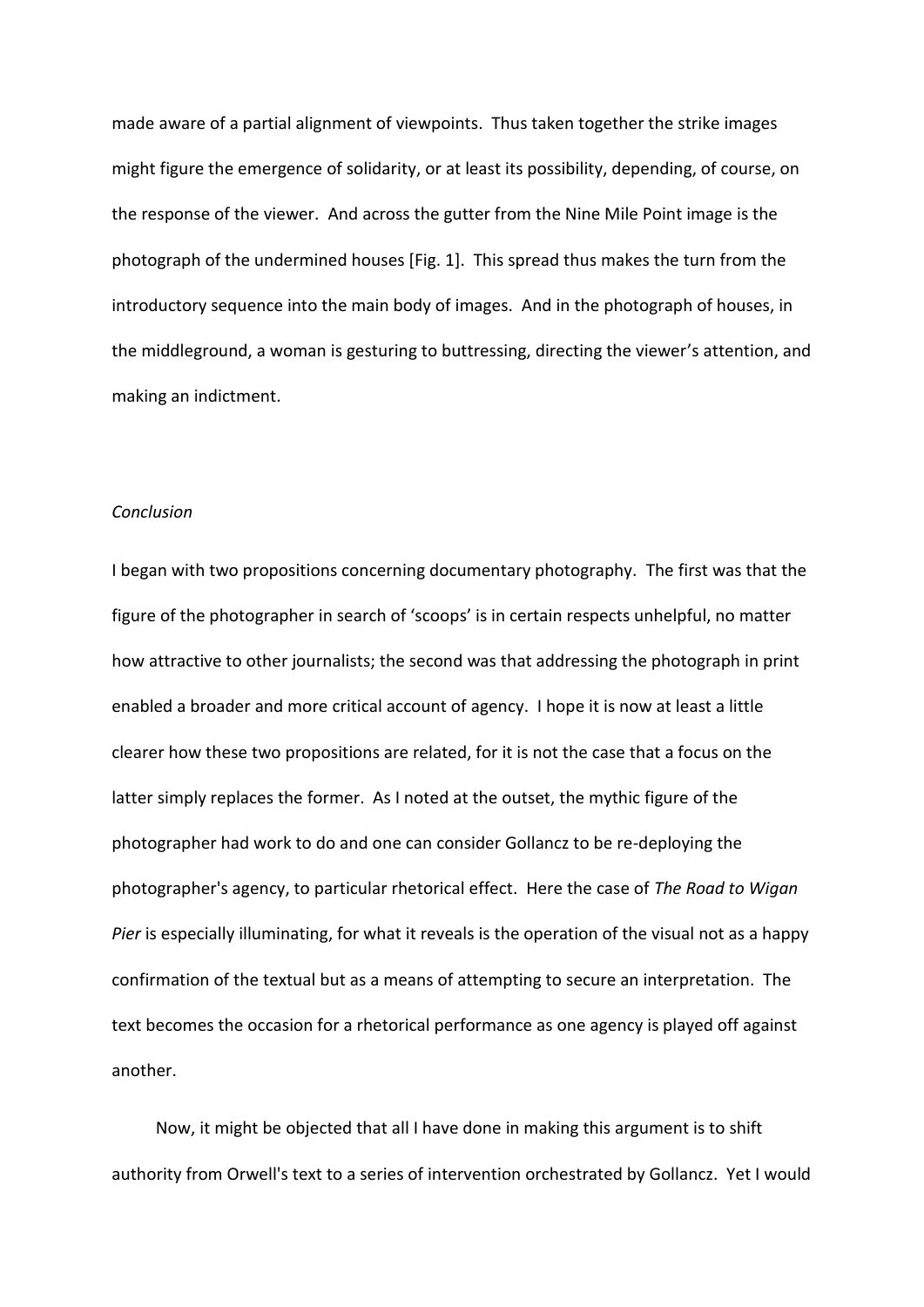be relatively unperturbed by such a charge; it would be without force because the shift in question cannot be understood merely as a matter of moving a singular authority from one position to another. The case of *The Road to Wigan Pier* reveals the ways in which authority is challenged and dispersed, rather than the ways it is confirmed and controlled. For the publishers' desire to make Orwell's book 'fully documentary' was precisely a desire to remake the author's work. The re-making of photographs in Orwell's book - even whilst it is a production - relies on the status of the photographs as 'documents'. This fictive status is present in an extreme form in the mythology of the 'scoop', in the fantasy that, with the quickest of reactions and the technology to match, the photographer has seized something of the world with a particular immediacy. In this mythology, and more broadly in the documentary genre, photographs are held to 'show'. And this is what may give them a particular value in rhetorical performances. It is whilst seeming to show that they are able to tell.

**.** 

<sup>1.</sup> Anon. 'Scoop', 71.

<sup>2.</sup> For the exponential growth of periodical press in the interwar period see Fernández, *Fotografía pública.*

<sup>3.</sup> The most extensive account of these photographs is Taylor, 'Picturing the Past', and see also Taylor, *A Dream of England*, 164-71.

<sup>4.</sup> The argument here draws on those developed by John Tagg. For the relationship between photography and other discursive practices see Tagg's *The Burden of Meaning* and *The Disciplinary Frame.*

<sup>5.</sup> One of the most influential accounts of photography opens with a confession of an 'ontological desire' to learn what photography was 'in itself': Barthes, *Camera Lucida*, 3.

<sup>6.</sup> For the fundamental account of indexicality see Peirce 'Logic as Semiotic: The Theory of Signs'. For a wide range of views on indexicality and photography see Elkins, *Photography Theory*.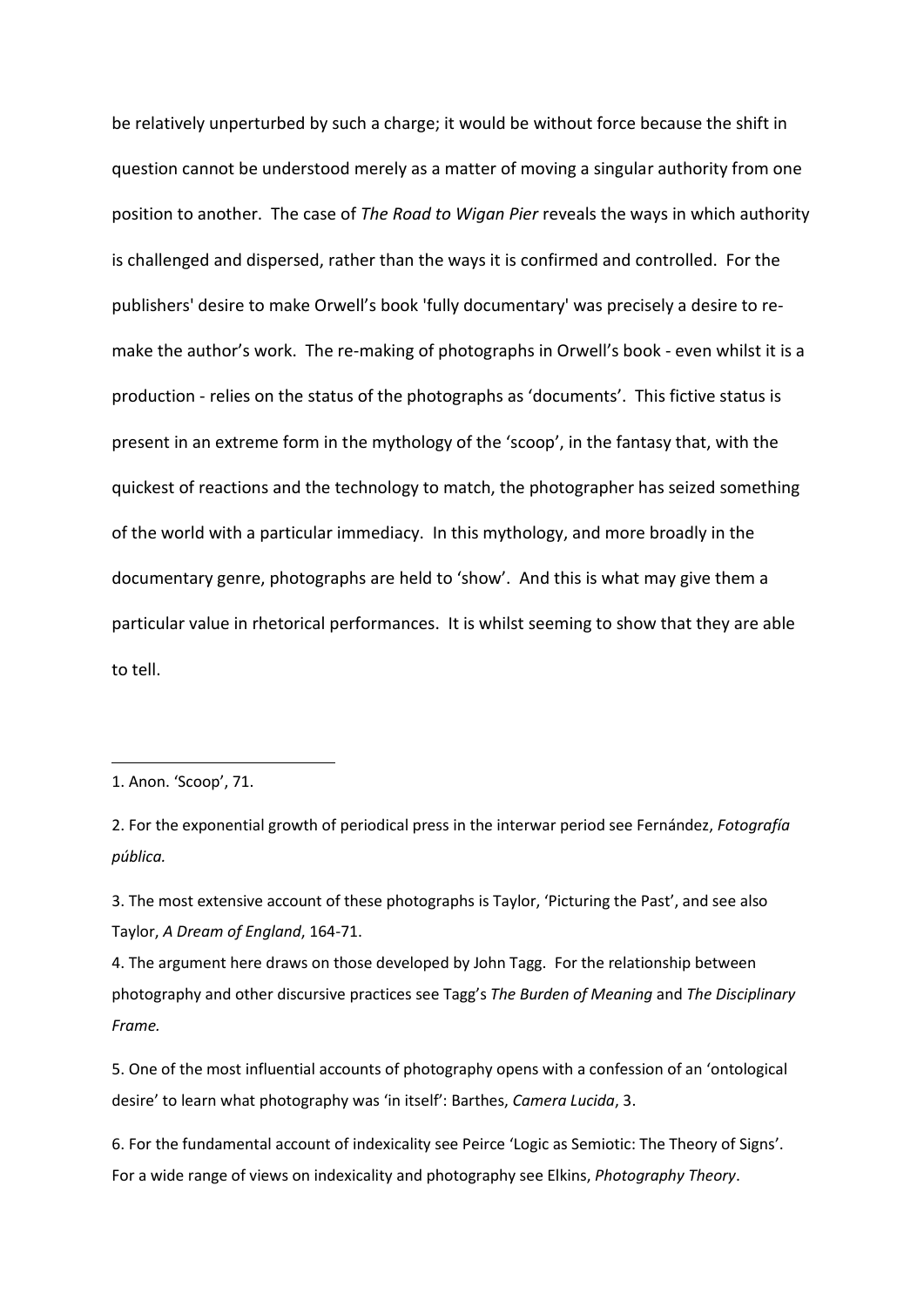7. See Lugon, *Le Style documentaire*.

**.** 

8. The argument here builds on a developed body of work concerned with the ordering of photographic knowledge. For particularly effective accounts see Nesbit, *Atget's Seven Albums* and Trachtenberg, 'From Image to Story'.

9. For a range of approaches to reproduction and circulation, some conforming to the tracking model, see the essays in *History of Photography* 2: 32 (2008) and Phu and Brower, 'Editorial'. See also the essays in Gervais, *The "Public" Life of Photographs*.

10. On the status of photographic reproduction and its relation to earlier modes of presentation see of course Benjamin, 'The Work of Art in the Age of Its Technological Reproducibility', especially 255- 258.

11. Orwell, *The Road to Wigan Pier*, 113.

12. See Gollancz, *My Dear Timothy*, 266ff.

13. Blaazer, *The Popular Front and the Progressive Tradition*, 154ff.

14. Gollancz, 'Editorial: The Left Book Club', 2, emphasis retained.

15. Edwards, *Victor Gollancz*, 213. For the complex relationship of Gollancz, the club and the communists see 213-300.

16. Degras, *The Communist International*, 346.

17. See Degras, *The Communist International*, 352-3.

18. Gollancz, 'Editorial: The Left Book Club', 2. For the broader context of campaigns for leftwing unity in Britain see Blaazer, *The Popular Front and the Progressive Tradition*. For a detailed narrative of the Left's response to fascism see Corthorn, *In the Shadow of the Dictators*.

19. Gollancz, 'Editorial: The Left Book Club', 3.

20. For details and a history of the club see Lewis, *The Left Book Club.*

21. For the commission see Crick, *George Orwell*, 278-9. The distressed areas were technically those subject to the provisions of the Special Areas Bill of 1934: for details see Hannington, *The Problem of the Distressed Areas*.

22. Orwell, *A Kind of Compulsion*, 417.

23. Orwell, *The Road to Wigan Pier,* 113.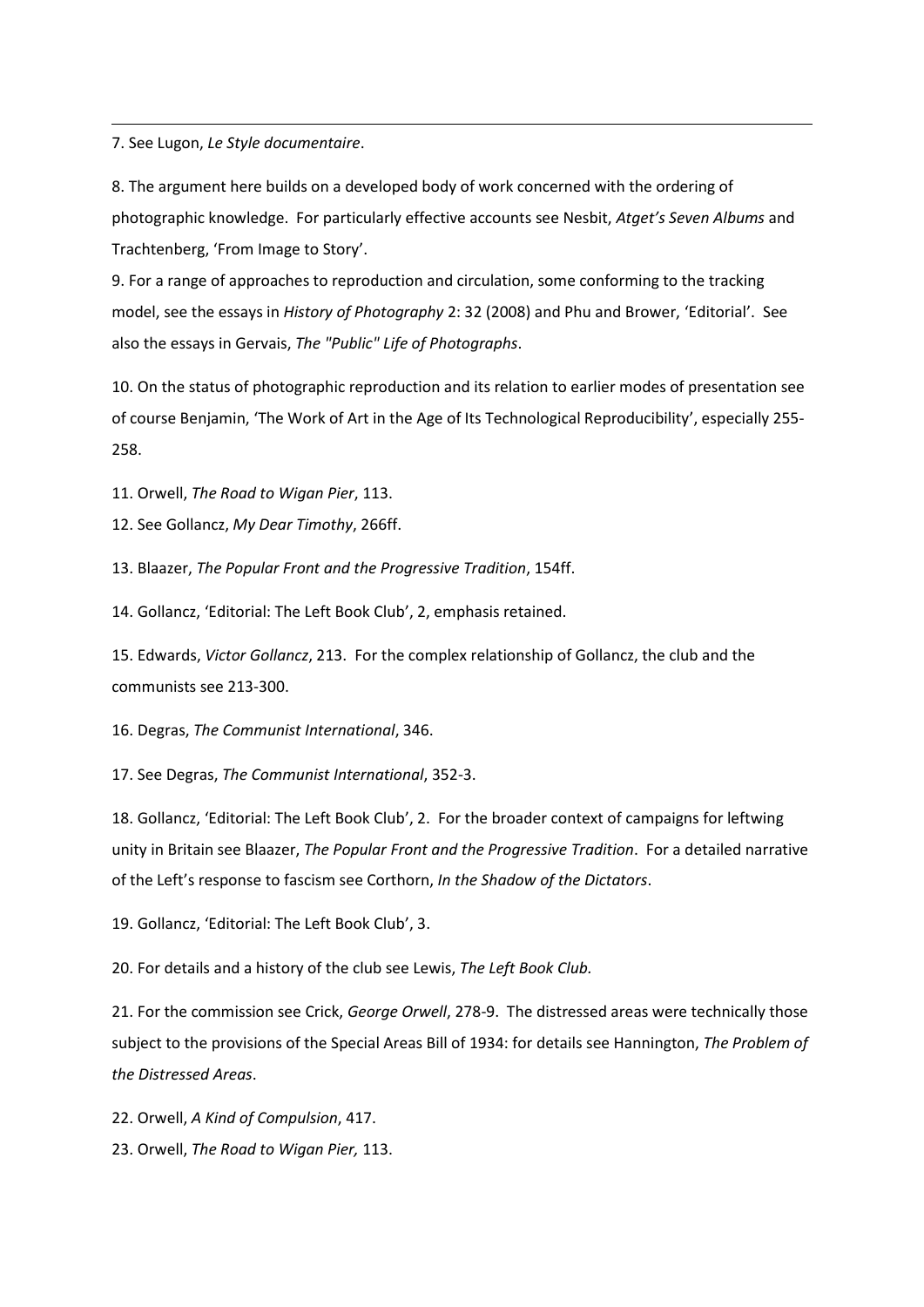24. The most detailed account of this stage of the production process is given in Davison, 'General Introduction'*,* xxxii-xxxv.

- 25. Cited in ibid. xxxiv.
- 26. Cited in ibid.
- 27. Cited in ibid.
- 28. Orwell, *The Road to Wigan Pier*, 113.
- 29. ibid.

**.** 

- 30. See Davison, 'Textual Note', 229.
- 31. Gollancz, 'Foreword', 217, ellipsis added.
- 32. Corthorn, *In the Shadow of the Dictators*, 60-83.
- 33. For the sequence of events see Corthorn, *In the Shadow of the Dictators*, 86-128.
- 34. Corthorn, *In the Shadow of the Dictators*, 154.
- 35. Cripps at the 1934 Socialist League conference, cited in Blaazer, *The Popular Front and the Progressive Tradition*, 168.
- 36. Gollancz, 'Foreword', 217, 218.
- 37. ibid. 218, 220.
- 38. ibid. 224.
- 39. ibid. 225.
- 40. Gollancz, 'Editorial', 255.
- 41. ibid. The reference is to the number of plates rather than the number of photographs, as one plate had two half-page images.
- 42. ibid.
- 43. ibid.
- 44. Laski, 'The Road to Wigan Pier', 275.
- 45. Anon. 'Forward from Wigan Pier', 379.
- 46. ibid.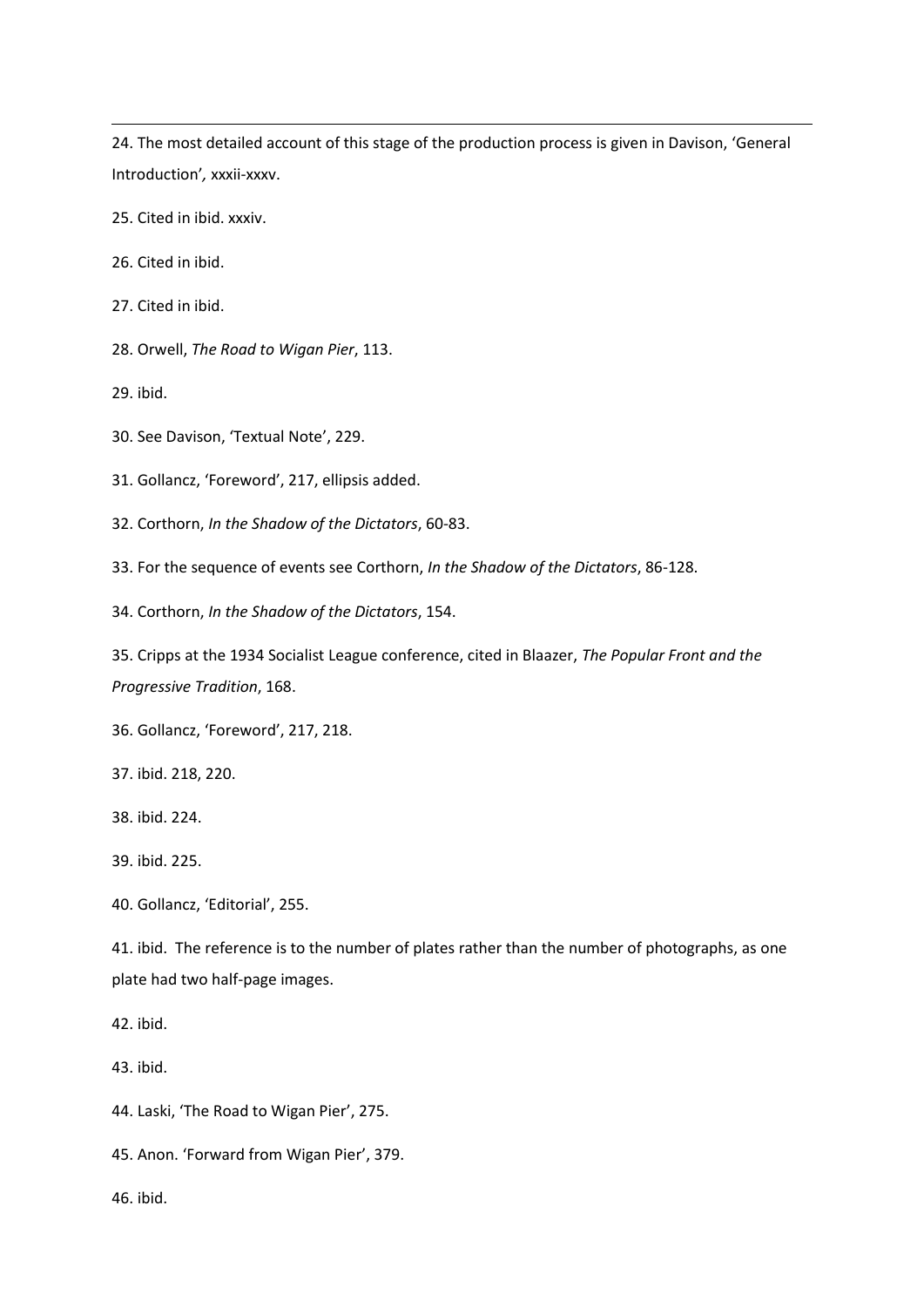47. This is not an attempt to define the 'documentary' but merely to speculate on a particular usage. There is of course an extensive literature on the documentary modes: for a sophisticated account of immediate relevance to Orwell's context see Edwards, 'Disastrous Documents'.

48. Hannington, *The Problem of the Distressed Areas*. This was the selection for November 1937.

49. Taylor, 'Picturing the Past', 22.

50. Orwell, *The Road to Wigan Pier*, 3.

51. ibid. 25, Woloch, *Or Orwell,* 122, 130.

52. Orwell, *The Road to Wigan Pier*, 68.

53. ibid. 26.

**.** 

54. Woloch, *Or Orwell,* 130.

55. Orwell, *The Road to Wigan Pier*, 18-31. It should be pointed out that something further is missed in Orwell's account in that he does not acknowledge that the reason for the commute was the chaotic organisation of the mining industry in which the disposition of mines had to adapt to surface ownership: see Hannington, *The Problem of the Distressed Areas*, 37-8.

56. For the formation of these conditions see Marx, *Capital*, 711-724, especially 716.

57. Orwell, *The Road to Wigan Pier*, 29.

58. ibid.

59. Woloch, *Or Orwell*, 137.

60. Orwell, *The Road to Wigan Pier*, 208-9.

61. ibid. 208.

62. ibid. 209.

63. Lestrange, *Wasted Lives*, 7-8.

64. Taylor gives some detail of copyright holders, as referred to in a letter of Gollancz of November

10, 1949. See Taylor, 'Picturing the Past', 17 and 31.

65. Davison, 'General Introduction', xxxiv.

66. Marx, *Grundrisse*, 324-5.

67. This is not an overstatement: see Orwell, *The Road to Wigan Pier*, 84-96, and the chapter 'Scientists, Diets and Realities' in Hannington, *The Problem of the Distressed Areas*, 56-76.

68. For the illustrated guides see Taylor, *A Dream of England*, 120-51.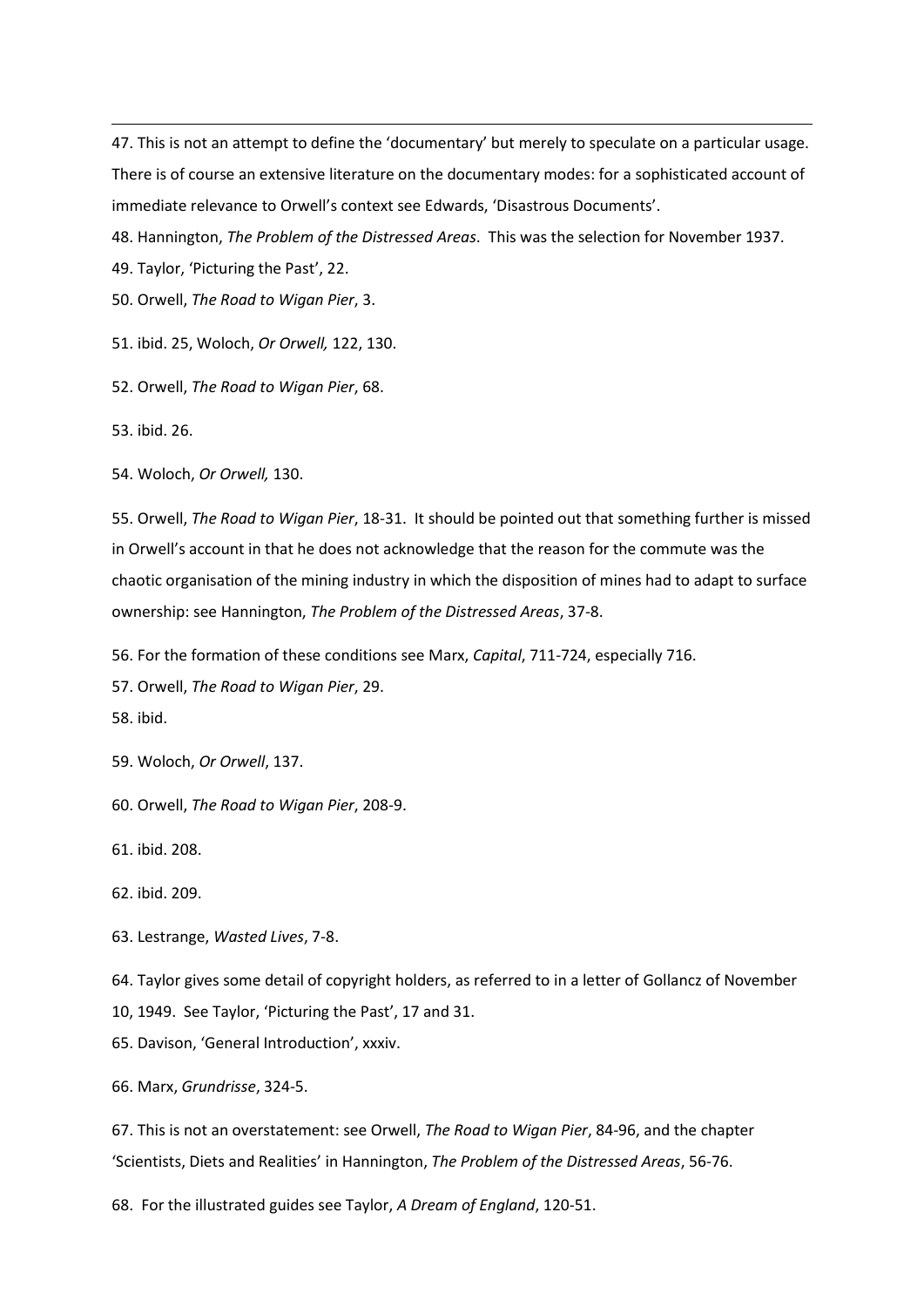69. Orwell attended one of Mosley's meetings in Barnsley on 16th March 1936: Orwell, *A Kind of Compulsion*, 456-7.

70. Orwell, *The Road to Wigan Pier,* 93.

71. Hannington, *The Problem of the Distressed Areas*, 163-4.

### **Figure captions**

**.** 

Figure 1. Anon. 'A Row of Undermined Houses in Blaenavon, Monmouthshire', Illustration 5 in George Orwell, *The Road to Wigan Pier*, London: Victor Gollancz, 1937

Figure 2. Anon. 'Scullery in an "offshoot" Coming Away from the Main Building (now reconditioned)', Illustration 15 in George Orwell, *The Road to Wigan Pier*, London: Victor Gollancz, 1937

Figure 3. Anon. 'Coal Searchers', Illustration 1 in George Orwell, *The Road to Wigan Pier*, London: Victor Gollancz, 1937

Figure 4. Anon. 'South Wales: Miners of the Fernhill Colliery come to the surface after a stay-in strike of nearly two weeks underground', Illustration 2 in George Orwell, *The Road to Wigan Pier*, London: Victor Gollancz, 1937

Figure 5. Anon. 'Cilfynydd, Pontypridd, South Wales: Unemployed miners watching the buckets tipping slag in the hope that some coal may fall', Illustration 3 in George Orwell, *The Road to Wigan Pier*, London: Victor Gollancz, 1937